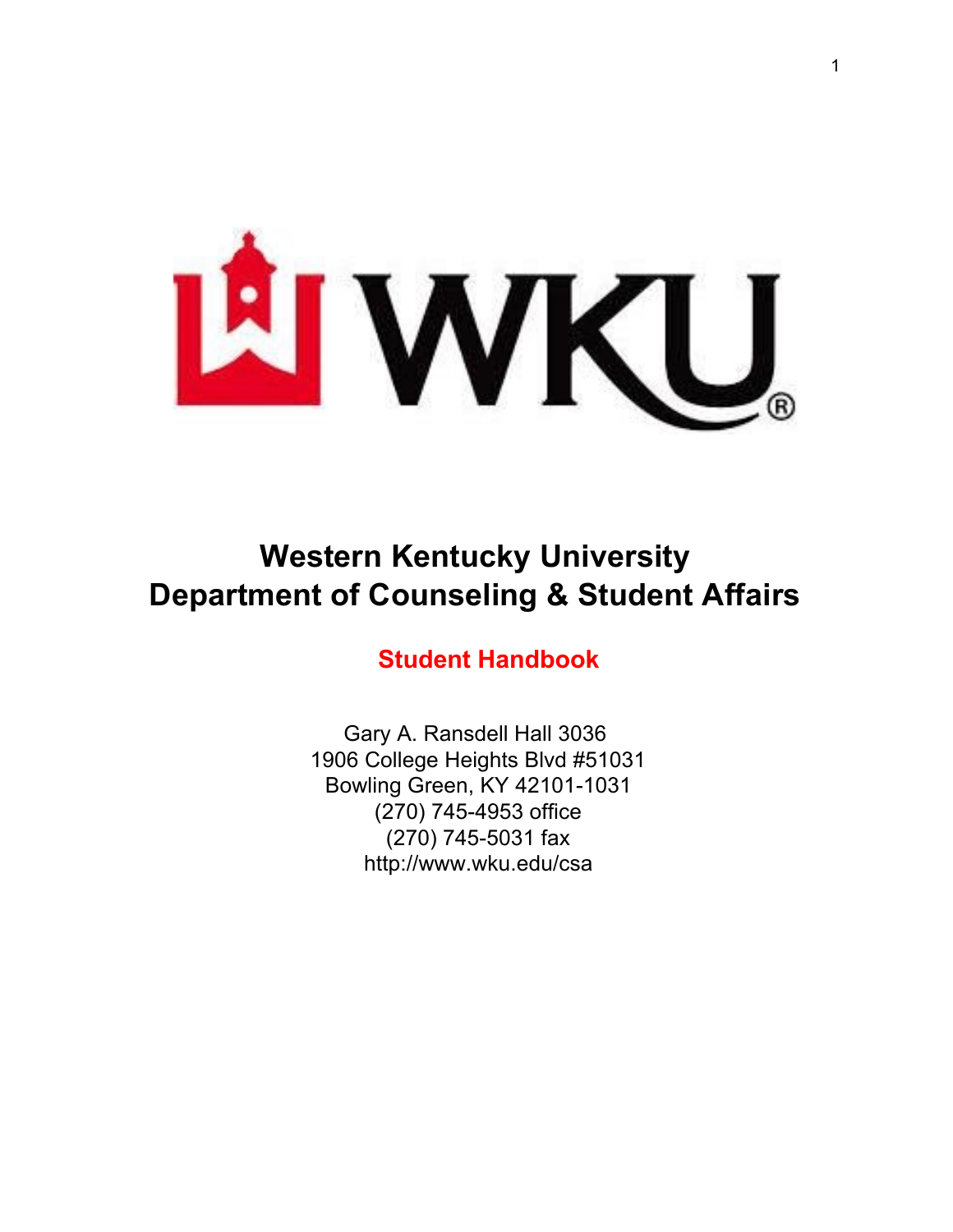# **Table of Contents**

| THE DEPARTMENT OF COUNSELING AND STUDENT AFFAIRS (CSA)               |  |
|----------------------------------------------------------------------|--|
| Mission of the Department of Counseling and Student Affairs (CSA)4   |  |
|                                                                      |  |
|                                                                      |  |
|                                                                      |  |
|                                                                      |  |
| DEGREES, CERTIFICATES AND PROGRAMMING  5                             |  |
|                                                                      |  |
|                                                                      |  |
|                                                                      |  |
|                                                                      |  |
|                                                                      |  |
|                                                                      |  |
|                                                                      |  |
|                                                                      |  |
|                                                                      |  |
|                                                                      |  |
|                                                                      |  |
|                                                                      |  |
|                                                                      |  |
|                                                                      |  |
|                                                                      |  |
|                                                                      |  |
|                                                                      |  |
|                                                                      |  |
|                                                                      |  |
|                                                                      |  |
|                                                                      |  |
|                                                                      |  |
| Prerequisite Requirements for Counseling Students (CMHC and MCFC) 16 |  |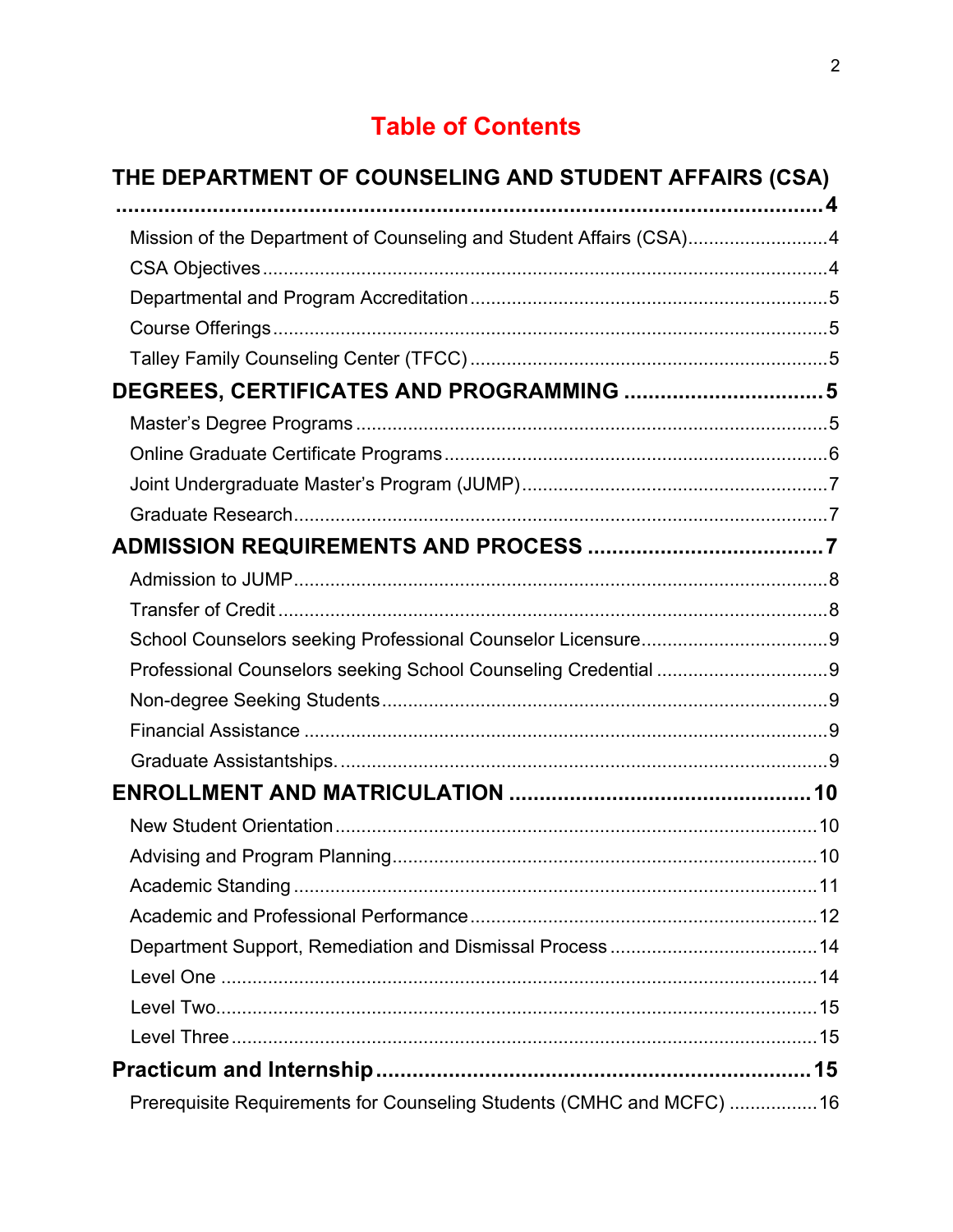| Comprehensive Exams, Graduation, and Credentialing 16 |  |
|-------------------------------------------------------|--|
|                                                       |  |
|                                                       |  |
|                                                       |  |
|                                                       |  |
|                                                       |  |
|                                                       |  |
|                                                       |  |
|                                                       |  |
|                                                       |  |
|                                                       |  |
|                                                       |  |
|                                                       |  |
|                                                       |  |
|                                                       |  |
|                                                       |  |
|                                                       |  |
|                                                       |  |
|                                                       |  |
|                                                       |  |
|                                                       |  |
|                                                       |  |
|                                                       |  |
| <b>COUNSELING LICENSURE AND CREDENTIALING  25</b>     |  |
|                                                       |  |
|                                                       |  |
|                                                       |  |
|                                                       |  |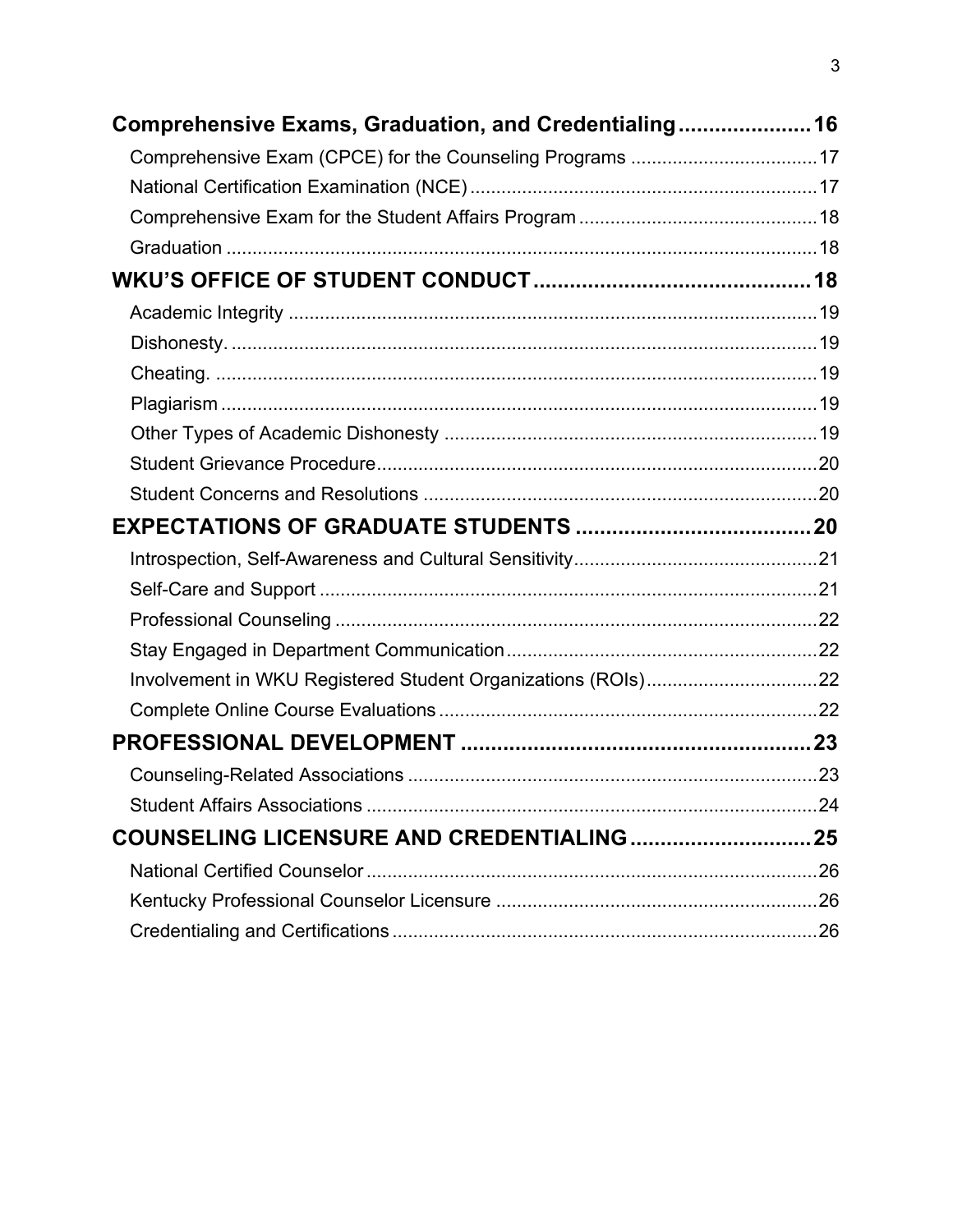## **THE DEPARTMENT OF COUNSELING AND STUDENT AFFAIRS (CSA)**

Welcome to Western Kentucky University and to the Department of Counseling and Student Affairs (CSA). The purpose of this student handbook is to provide the information necessary for students to proceed successfully through their academic programs in the Department of Counseling and Student Affairs. This handbook is subject to revision at any time, at the discretion of the University, College and/or Department. Students are responsible for understanding the contents of this handbook, as well as policies and guidelines outlined by the WKU Graduate School, the WKU Graduate School Catalog, and the WKU Student Handbook.

#### **Mission of the Department of Counseling and Student Affairs (CSA)**

The mission of the Department of Counseling and Student Affairs is to provide graduate education, conduct research, and offer service in the fields of Marriage, Couple, and Family Counseling; Clinical Mental Health Counseling; and Student Affairs. Faculty members are committed to social action and advocacy, preparing graduates to provide highly competent and culturally aware services, providing clinical and educational experiences that meet or exceed national accreditation standards, ensuring that graduates have credentials necessary to qualify for certification and licensure, and promoting the continued education of counselors and student affairs personnel.

The major goals of graduate education in the Department of Counseling and Student Affairs at WKU are to instill in each student an understanding of and a capacity for scholarship, critical thinking, academic rigor, and intellectual integrity. Faculty and graduate students have a shared obligation to work together to foster these goals through relationships that advance judicious inquiry, demonstrate individual and professional integrity, and encourage common respect.

#### **CSA Objectives**

- 1. Counseling and Student Affairs Programs will provide relevant, practice-oriented programs designed to build an applied, theoretical knowledge base while assisting students in the development of professional/clinical competence in a culturally diverse society.
- 2. As part of their programs of study, students will obtain academic course work and supervised clinical experiences necessary to seek appropriate state or national credentialing in their chosen profession.
- 3. Academic and clinical education will prepare graduates with the skills desired by prospective employers.
- 4. The Clinical Mental Health Counseling and Marriage, Couple and Family Counseling programs will obtain and maintain accreditation from CACREP; Student Affairs will maintain their respective credentials.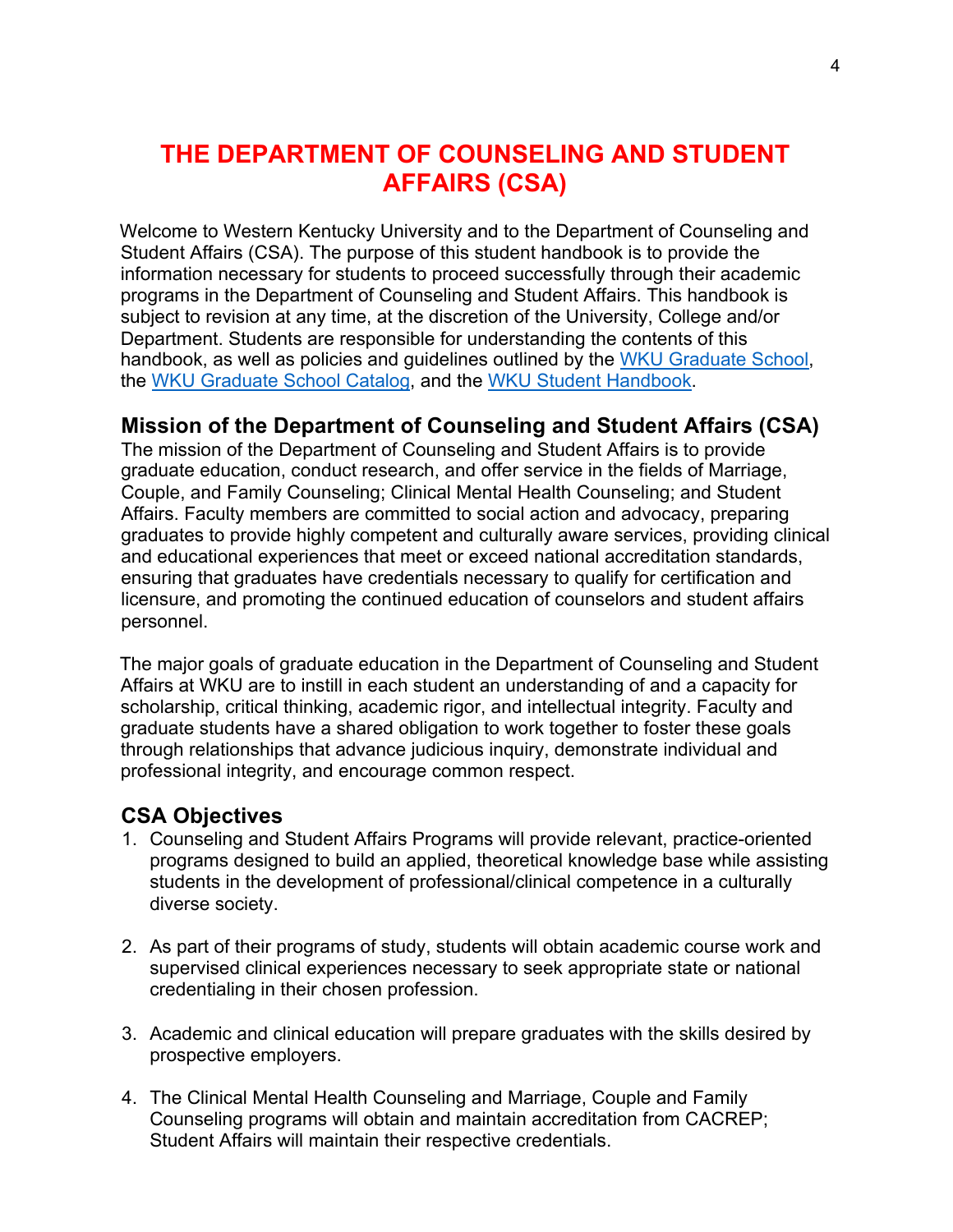#### **Departmental and Program Accreditation**

The Counseling and Student Affairs School Counseling Programs are housed in the WKU College of Education and Behavioral Sciences. The professional education unit is accredited by the National Council for Accreditation of Teacher Education and the Kentucky Education Professional Standards Board. WKU is accredited by the Southern Association of Colleges and Schools. The Clinical Mental Health Counseling and Marriage, Couple, and Family Counseling programs are accredited by the Council for Accreditation of Counseling & Related Educational Programs (CACREP). Accreditation is the process by which an association or agency grants public recognition to a university, college, or academic program that has met certain established qualifications or standards. Accreditation is both a process and a condition. The criteria for evaluation are the result of extensive input from educators and practitioners. In accordance with program and department accreditation, documents associated with ongoing program review at located on the CSA website.

#### **Course Offerings**

The majority of courses within the graduate degree programs are offered face-to-face and/or in hybrid form. This is a deliberate decision made on behalf of the Department faculty given the value that they place on experiential, application-based, and handson learning. However, in order to create and maintain an international and national presence, all of the graduate certificate programs housed in the Department can be completed on-line. All face-to-face courses are offered at the main campus in Bowling Green, Kentucky. See https://www.wku.edu/csa/ for Course Offerings.

## **Talley Family Counseling Center (TFCC)**

The TFCC is housed within the Department and is sustained through an endowment from Betty Talley, and her late husband, Dr. Page Talley. Students from the Clinical Mental Health Counseling and Marriage and Family Counseling programs apply for year-long internship placements in the TFCC and provide clinical counseling and support services to community members as well as WKU students, faculty, and staff. The interns provide over 1,200 direct hours of therapy, education, and outreach on campus and within the community during each academic year. View the TFCC website for more information.

## **DEGREES, CERTIFICATES AND PROGRAMMING**

The Department of Counseling and Student Affairs offers master's degrees (MAE), graduate certificates, school counseling certification programs, as well as Joint Undergraduate-Master's programs (JUMP) in the following areas:

#### **Master's Degree Programs**

- Clinical Mental Health Counseling (CMHC)
- Marriage, Couple, and Family Counseling (MCFC)
- Student Affairs in Higher Education

Elective courses are selected in consultation with one's advisor. Elective courses in the CMHC and MCFC programs may be used to fulfill the requirements for (a) KY School Counseling Certification eligibility; (b) the CSA Addictions Education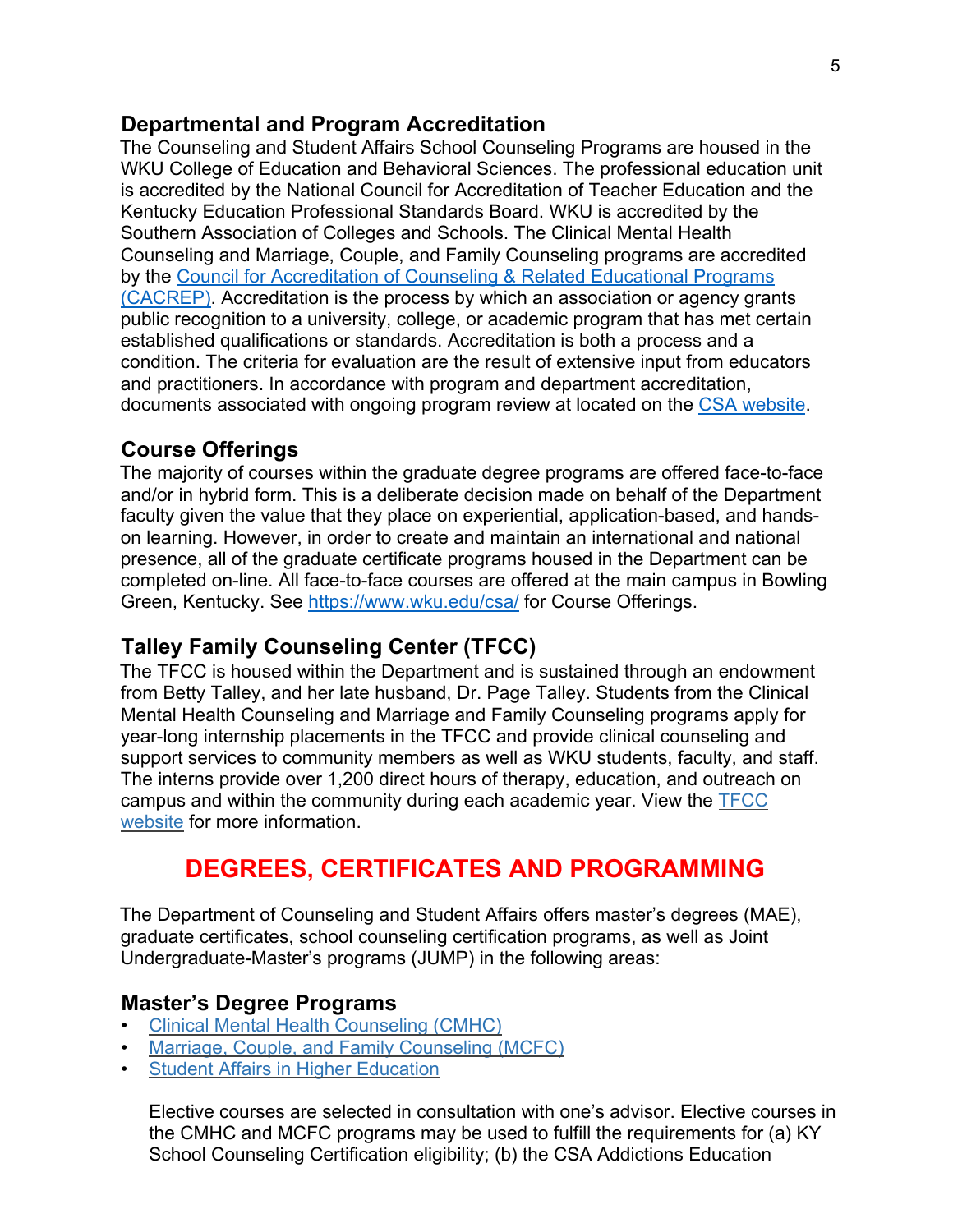Graduate Certificate (AE); (c) the CSA College and Career Readiness Graduate Certificate (CCR); or (d) to fulfill content requirements for the Association for Play Therapy (PTh) credential. Elective courses are offered pending faculty availability and enrollment.

#### **Online Graduate Certificate Programs**

A certificate program is a coherent course of study that is compatible with the stated mission and goals of WKU and appropriate to the field of higher education (SACSCOC). Certificates lead to the acquisition of a defined set of skills or expertise that will enhance employability or meet a professional development need. A certificate earned at WKU does not imply licensure or credentialing to practice.

#### • **Addictions Education (AE)**

This interdisciplinary certificate program prepares students to provide counseling, education services, and/or support services to individuals experiencing addiction issues. Individuals who complete the program will be knowledgeable about the various components of addictions and gain skills related to their professional field such as prevention strategies, assessment procedures, intervention skills, treatment planning, and recovery support. This program is appropriate for both licensed eligible mental health professionals (i.e., Professional Counselors, Social Workers), as well as bachelor level employees (i.e., mental health support professionals, human resources administrators and staff). Those interested in becoming a credentialed and/or licensed alcohol and drug counselor in Kentucky or elsewhere, must meet state requirements. Those may differ from the course content offered in the Addictions Education Certificate. That is, the Addictions Education certificate does not imply license to practice. Students are encouraged to contact the affiliate state licensure board if interested in becoming a Certified Alcohol and Drug Counselor.

#### • **College and Career Readiness (CCR)**

This certificate program is for graduate students who are interested in the college and career readiness of P-12 students; with a specific focus on interacting and intervening with this target population, as well as developing professional relationships with school-related stakeholders. The College and Career Readiness (CCR) certificate is created to support the career and college readiness needs of local, regional, and national P-12 students. It is offered online through WKU's Bowling Green campus; courses are taught by CNS faculty with the integration of experts from local businesses and schools. Students will have opportunities to participate in action research and service learning consultation activities. This certificate program plays a leading role in Kentucky's economic and social development by preparing CCR graduates to prepare P-12 students to join a highquality educated workforce in an area of local, regional, and national need. Additionally, it meets the needs of area schools by providing specific training to the personnel being hired or asked to work with students in the areas of college and career readiness. It also serves to help build and maintain networks between districts and industry in Bowling Green.

**International Student Services (ISS)**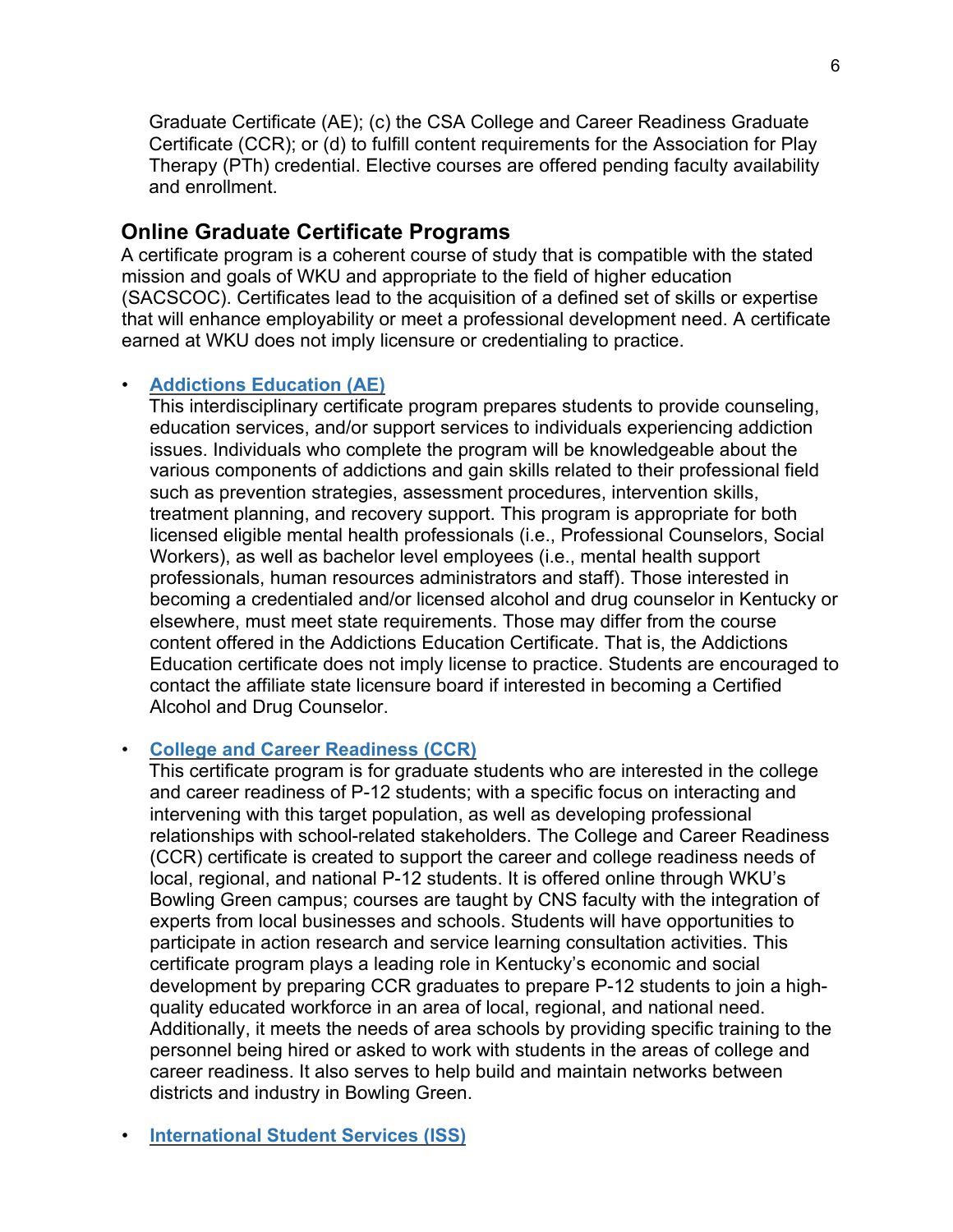College campuses have become increasingly internationalized in recent decades. International student populations have grown, study abroad has become a standard of the higher education landscape, and as a result, the student population has developed new needs. The Certificate in International Student Services offers graduate-level students preparation to manage educational exchange, lead campus internationalization, and provide international student services. Students pursuing the Certificate in International Student Services may complete the certificate program by itself or along with the MAE in Student Affairs. Successful graduates will have earned their certificate through theory-based instruction, application of material through internship, and an international experience.

#### • **Career Services**

The Certificate in Career Services (CCS) is designed to provide helping professionals with advanced knowledge and skills needed to better serve students and clients within the context of a volatile and ever-changing employment landscape. Graduates of this certificate program will be better prepared to assist students to be more engaged in the educational experience through appropriate academic major and career choice, which may lead to higher retention of current students and successful transition to the workforce. Moreover, the CCS program complements the master's degree programs in a wide variety of helping professions.

#### **Joint Undergraduate Master's Program (JUMP)**

The Department of Counseling and Student Affairs offers a Joint Undergraduate-Master's Programs (JUMP) in Counseling and one in Student Affairs. Undergraduate students in good standing (must have a GPA of 3.00 or above) can apply to either program, and after being admitted can take graduate courses towards both their undergraduate and graduate degree. See WKU Graduate Catalog and CSA website for details.

#### **Graduate Research**

There are various opportunities to engage in research activities. Students who are interested should reach out to faculty to join them in their research projects. See WKU Graduate School for additional opportunities and resources including: graduate student research grants, travel awards for conferences and research, Office of Sponsored Programs, and TopSCHOLAR.

## **ADMISSION REQUIREMENTS AND PROCESS**

The Department of Counseling and Student Affairs admissions process employs a holistic approach to evaluate each applicant's potential to be successful as students and, upon graduation, counseling or student affairs professionals. This approach involves the submission of materials that allows department faculty members to develop a more complete picture of applicants in terms of academic aptitude for graduate-level study, potential success in forming effective counseling relationships, respect for cultural differences, and relevance of career goals to their prospective programs of interest. Faculty rate application materials and rank the applications according to these categories. Highly ranked applicants are invited to interview with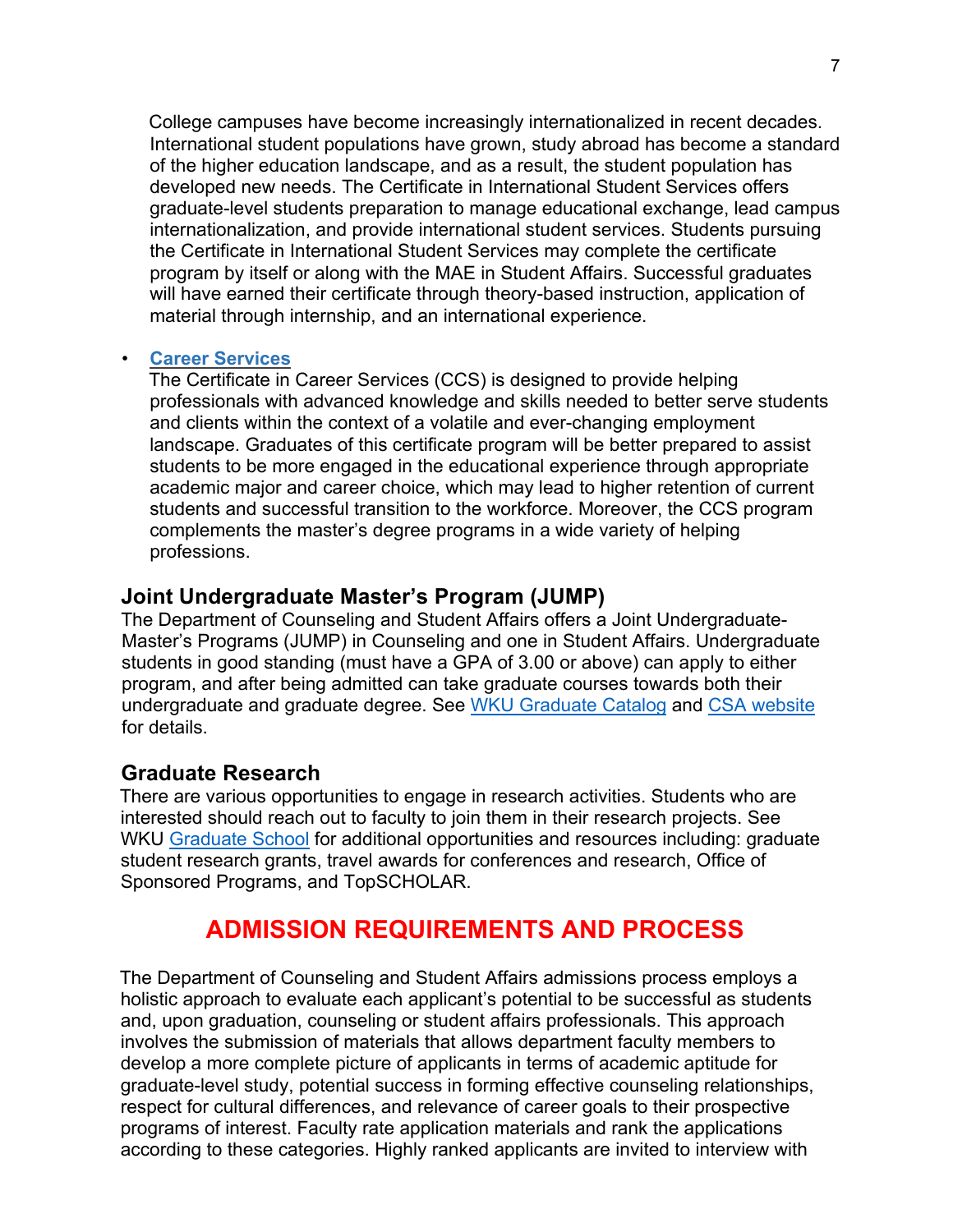faculty and current students in an individual or group setting. After the completion of the interview, admissions decisions are made based on application ratings and interview evaluations collectively. The application process is competitive with a limited number of openings. International applicants should follow the WKU's International Admissions, as well as Department policies.

The Department of Counseling and Student Affairs is subject to WKU's Graduate School's policies related to admissions. International applicants will follow the Department admissions processes and should comply with WKU's policies regarding the admission of international students.

Students are responsible for understanding WKU's policies related to Enrollment, Matriculation, Registration, and Completion. See CSA website and WKU's Graduate School website.

#### **Admission to JUMP**

Pending admittance, JUMP students complete a *Statement of Intent* with their CSA graduate advisor. JUMP students are responsible for completing an Application for Admission to WKU Graduate School when they have completed their undergraduate degree. Only after which are they eligible for a Graduate Assistantship.

## **Transfer of Credit**

According to the WKU Graduate School Catalog transfer credit(s) may be accepted if earned at regionally accredited institutions of higher education. Students transferring credit from an international institution must submit an official transcript evaluation of credit from an international credential evaluation service recognized by the National Association of Credential Evaluation Services (NACES) before equivalencies are determined. All transfer coursework must be documented on an official transcript with a grade of "B" or better. Transfer credits must be applied toward a graduate program awarded by WKU, are subject to approval by the appropriate academic department, and must comply with all other university policies. Plus, and minus grades are recorded as the letter grade only. In cooperative or joint programs with other universities, credits earned in the program at these institutions are not considered transfer credits. At least one-half of credits applied toward degree or certificate requirements must be earned at Western Kentucky University.

*Transfer Credit into Counseling Programs* are only approved pending a thorough process which includes the review of syllabi and one's transcript. Students are advised that any change to the department's planned programs can compromise their pursuance of state licensure and credentialing. While faculty can advise students on appropriate course substitutions, it is ultimately the student's responsibility that transferred courses meet state licensure requirements. All course substitutions for required courses within the counseling programs must address the applicable CACREP standards within the course desired to be substituted. Clinical courses (i.e., group, techniques, practicum, and internship) are not considered for transfer credit. Elective course substitutions must be appropriate for degree completion. Students must ensure that the course they intend to use for transfer of credit has at least 3 semester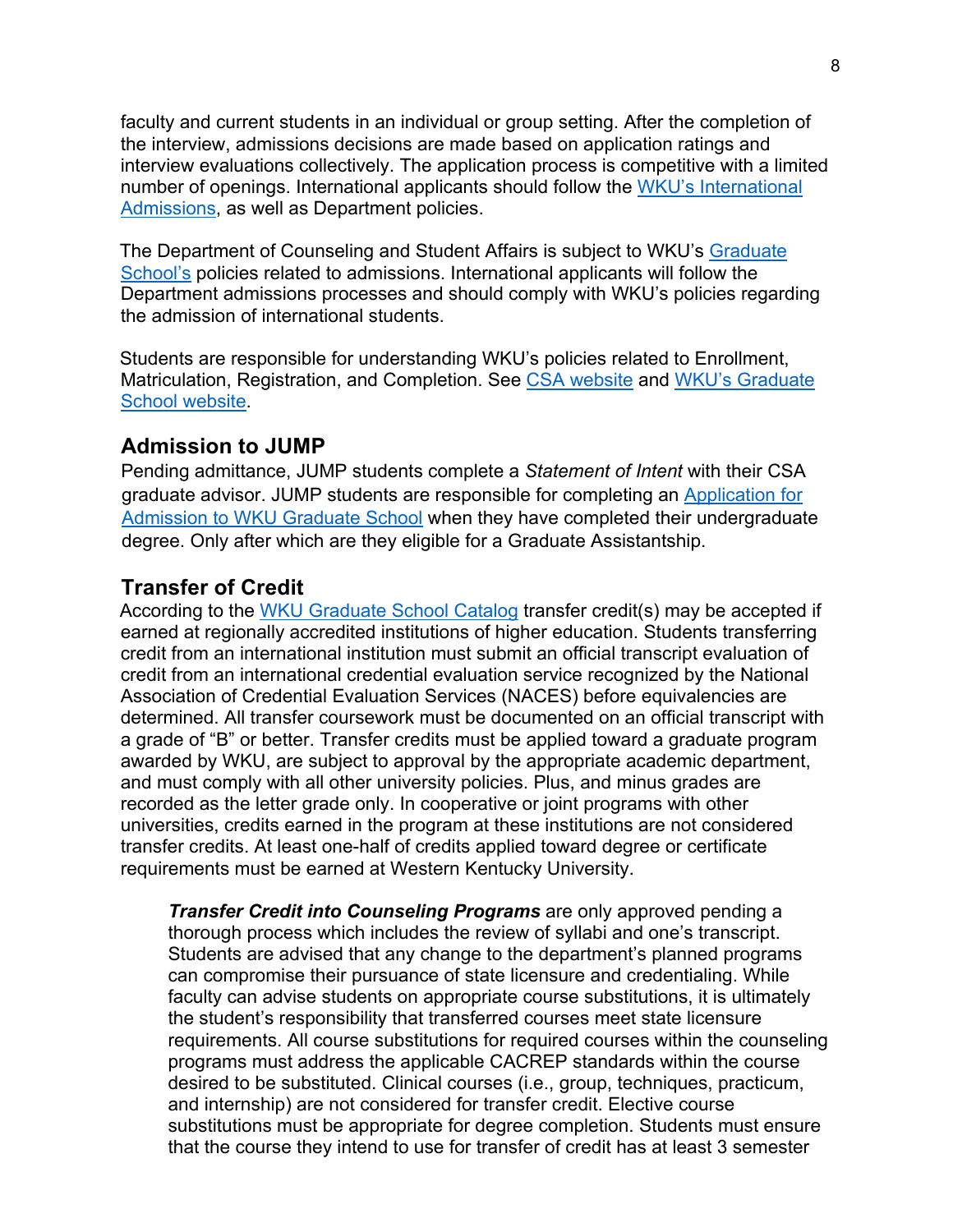credit hours. Transfer courses must be at least 5 quarter hours of credit to satisfy transfer of credit conditions for one 3-credit semester course. Transfer credit also must have been earned within the six-year time limit for degree completion. See WKU Graduate School for additional information.

### **School Counselors seeking Professional Counselor Licensure**

School Counselors who have completed 60 hours of counseling courses, may be eligible to apply for the Kentucky License Professional Counselor Associate (LPCA) credential. The Kentucky Board of Licensure for Professional Counselors has been approving licensure for graduates of School Counseling degrees pending all requirements are met (including a supervised 600-hour internship and diagnosesrelated course). As an academic program, the department does not assure anyone licensure unless they have graduated from the department's CACREP-accredited programs. Inquiries should review the state application requirements and follow up with the respective board; if eligible, they should contact the Department's Counseling Clinical Coordinator to discuss courses that need to be completed. Students must apply to the WKU Graduate School as a non-degree seeking student and request to be registered if the course is closed to non-majors.

## **Professional Counselors seeking School Counseling Credential**

The Department of Counseling and Student Affairs offers a CACREP accredited, 60 hour graduate degree in Clinical Mental Health Counseling that offers curriculum eligibility for the Kentucky School Counselor credential. In order to eligible for the School Counselor credential, students must complete this specific CMHC curriculum. The Department does not currently offer another pathway to becoming credentialed as a Kentucky School Counselor.

## **Non-degree Seeking Students**

Students who wish to enroll in counseling courses but who are not interested in degree completion typically must be formally admitted to WKU Graduate School and to the counseling program. Students who have not yet been accepted into the counseling program may be allowed to take selective courses in the counseling program pending the following: (a) formally admittance to WKU Graduate School and (b) a 3.0 minimum cumulative GPA in earned bachelor's degree. Students who have not been admitted to a program are not eligible to enroll in any of the department's clinical courses (CNS 590, 591, 595, or 596) without prior approval from the Clinical Coordinator. Many counseling courses are capped for accreditation reasons and are guaranteed to admitted students only. Academic success as a non-degree seeking student in courses does not assure acceptance into the counseling program.

## **Financial Assistance**

There are a variety of ways to secure financial assistance. Many funding opportunities are located on the CNS website. For general information regarding loans, grants, scholarships, and up-to-date information regarding financial assistance, visit WKU Student Financial Assistance.

*Graduate Assistantships.* Western Kentucky University awards graduate assistantships (GA) to select graduate students in programs across campus.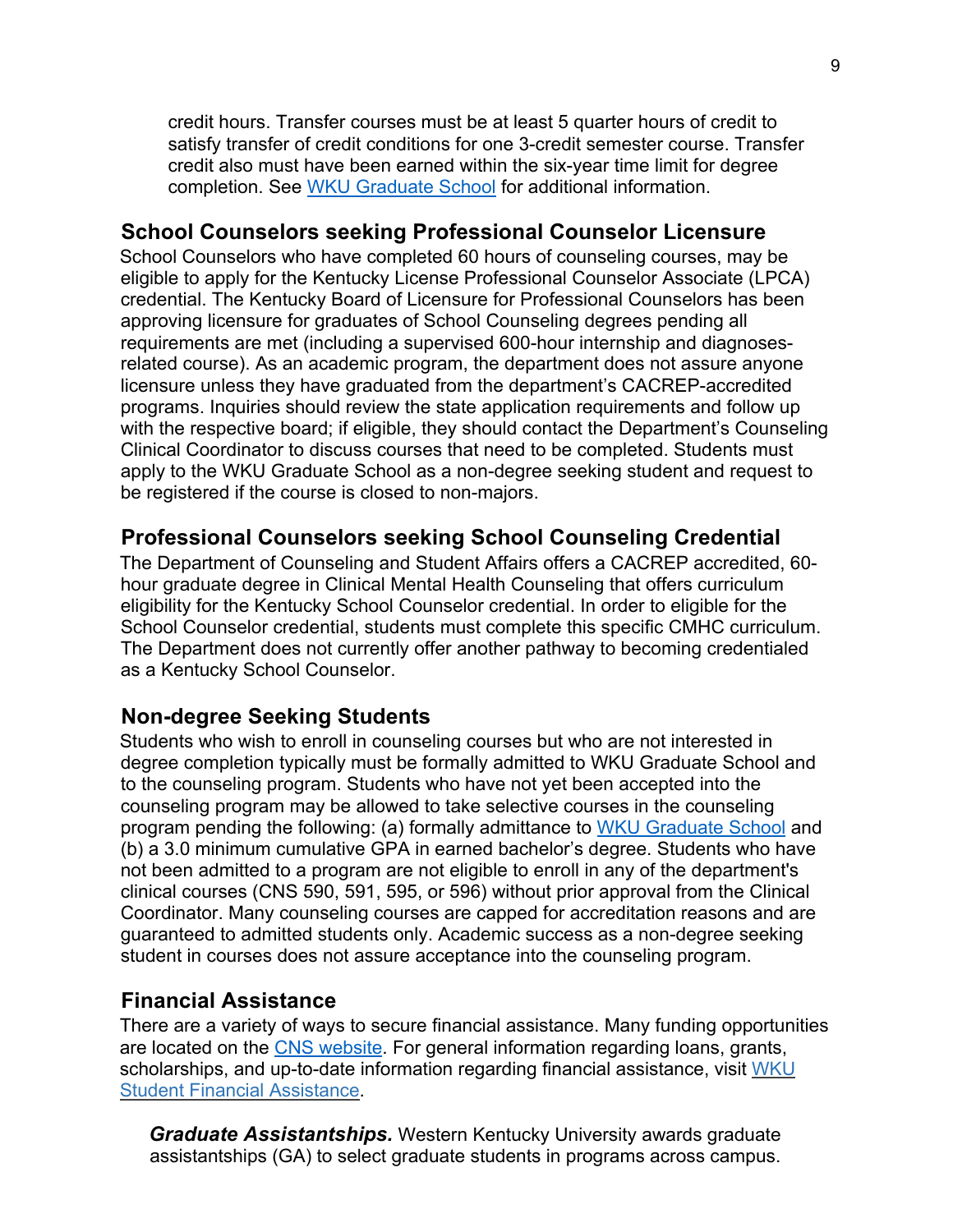(JUMP students are not eligible for Graduate Assistantships.) Graduate Assistants must maintain a GPA of 3.0 to maintain employment contract. The Graduate Assistantship is a one-year contract that may extend to two years pending need, budgetary allowances, as well informal and formal evaluations of their previous work. GAs hired in the Department of Counseling and Student Affairs are expected to fulfill department specific expectations and responsibilities (i.e., involvement in departmental marketing and recruitment activities) and as stated in their contractual agreements with the University and the Department.

## **ENROLLMENT AND MATRICULATION**

## **New Student Orientation**

All students are required to attend the Department of Counseling New Student Orientation prior to the completion of their first enrolled semester in the Department. The New Student Orientation includes information about the department, programs, faculty, as well as expectations for students. Enrollment in the Blackboard New Student Orientation includes quizzes related to the content. Students who do not attend or complete the online New Student Orientation by the end of their first enrolled semester will not be able to enroll in the subsequent semester. Throughout their tenure in the department, students are responsible for knowledge and understanding of the contents within this Handbook, as well as all WKU policies and procedures related to student enrollment and matriculation.

## **Advising and Program Planning**

Upon admission, each student is assigned a faculty advisor from the student's program area in the Department of Counseling and Student Affairs. Students can begin to register for courses on their own after having met with their advisor to discuss their respective Planned Program. Students may enroll in a second semester only after having completed the New Student Orientation and having completed the Program of Study (must be completed within first semester or after 12 hours of course work). Students are responsible for registering for courses in a timely fashion in order to secure the course section most preferred as some courses have enrollments caps. Students are responsible for following their Planned Program and notifying their advisor of any changes. Some courses are only offered once a year and some require prerequisites. Failing to follow the plan can delay graduation, as well as create other scheduling conflicts, all of which are not the responsibility of the Department.

Students are expected to maintain contact with their advisors throughout their academic tenure to discuss degree progression and completion, program experiences, career preparation, as well as leaves of absences. Students should give faculty at least 2 business days to respond. Faculty also have a nine- month appointment with the university and thus typically have scheduled office hours only during the fall and spring. Students should reach out to faculty with this in mind.

• *Progress through the Program.* Students are encouraged to suspend any intentions of "speeding through the program." Depending on work schedules, family commitments, and other responsibilities, most will be able to complete their program in 2 to 4 years. Students should consult with their advisors the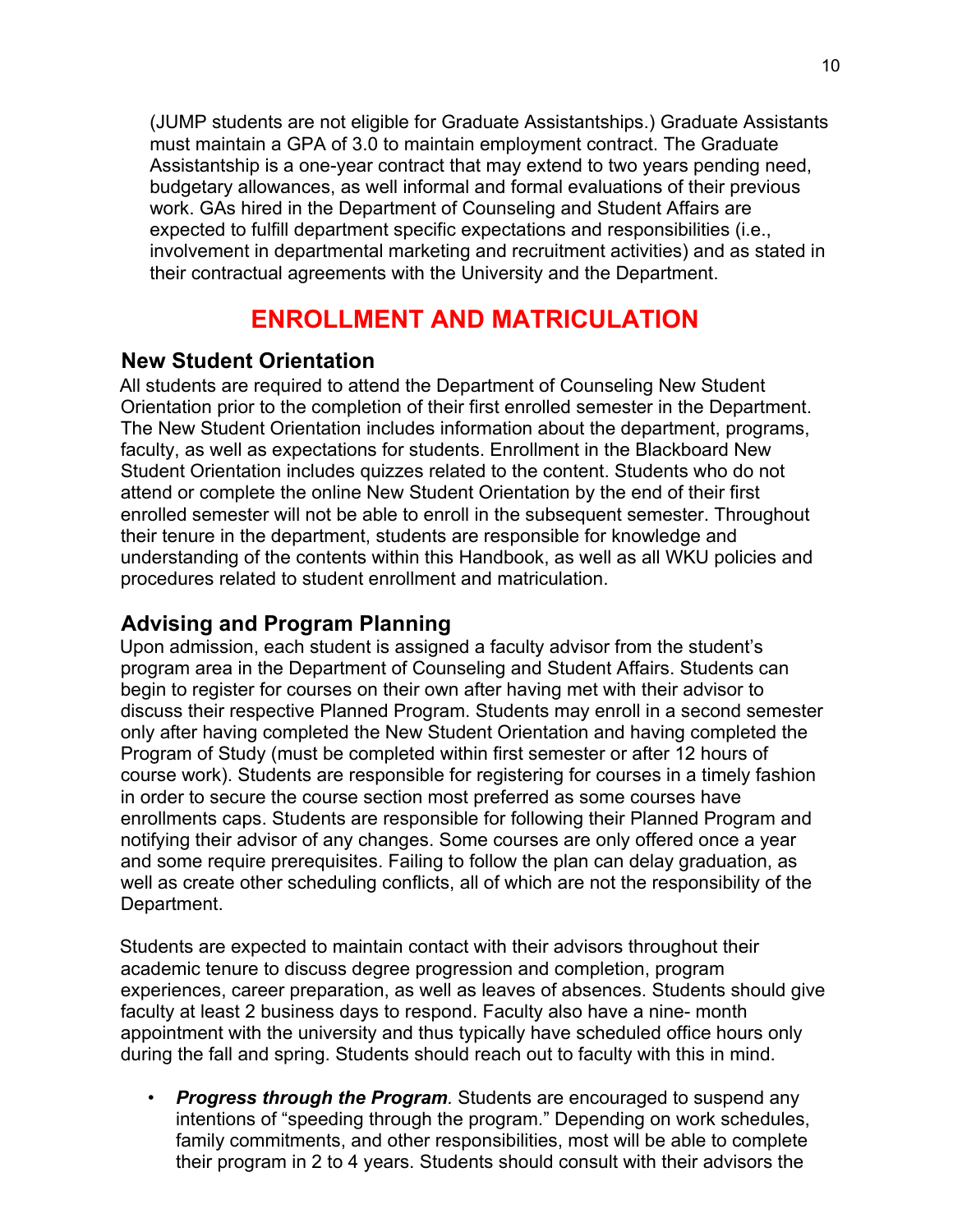best course for their progress in the program. Based upon their observations of a student's progress, faculty may notify the student that it is in their best interest to decrease credit-hour load for any given semester.

- *Withdraw from Courses and/or Program.* Students may be advised or may elect to withdraw from courses or their program at any time during their enrollment. Students may apply for admission to another degree program at the university and, if admitted, transfer into that program the number of credit hours allowed by the university. In such cases, the student's advisor will work with the student to assist the student in choosing an appropriate course of study.
- *Change in Programs.* Students desiring to change programs within the Department of Counseling and Student Affairs should do so in consultation with their current advisor; and must apply for and be admitted to the program they want to pursue using Departmental and Graduate School admissions procedures.
- *Practicum and Internship.* Various requirements (i.e., prerequisite courses, attendance at the orientation) must be met in order to apply for enrollment in Practicum and Internship. Refer the respective program's Practicum/Internship Manual for details. Students should contact their advisor and the program's Clinical Coordinator at least one full semester prior to the semester they intend on enrolling.
- *Comprehensive Exams, Graduation, and Credentialing.* Students should familiarize themselves with the Department's guidelines, of which are outlined in this Handbook and on the department's website.

## **Academic Standing**

WKU's Graduate School states that graduate students must maintain a 3.0 grade point average (GPA) for all courses taken at WKU and those graduate courses transferred to WKU to fulfill graduate program requirements. Students must maintain a minimum grade point average of 3.0 in the academic program and a cumulative (overall) GPA to earn a degree or certificate. If a student's overall GPA falls below 3.0, the student will be placed on academic probation. Students placed on academic probation are not eligible for graduate assistantship appointments. The student will have one additional full-time semester or the equivalent (9 semester hours) to remove the academic probation by raising their cumulative GPA to a 3.0 or higher. If the GPA remains below a 3.0 after completing 9 hours of coursework on probation, the student will be academically dismissed from Graduate School. Individual academic programs may also apply more restrictive criteria regarding probation and dismissal. Students may be dismissed by the program for failing to make satisfactory progress toward a degree or certificate. Students will be dismissed from the program for having failed twice the comprehensive examination for the graduate degree. Dismissal from an academic program will result in dismissal from the Graduate School.

Students may also be dismissed from programs for reasons other than failure to maintain a satisfactory grade point average. Expectations regarding student conduct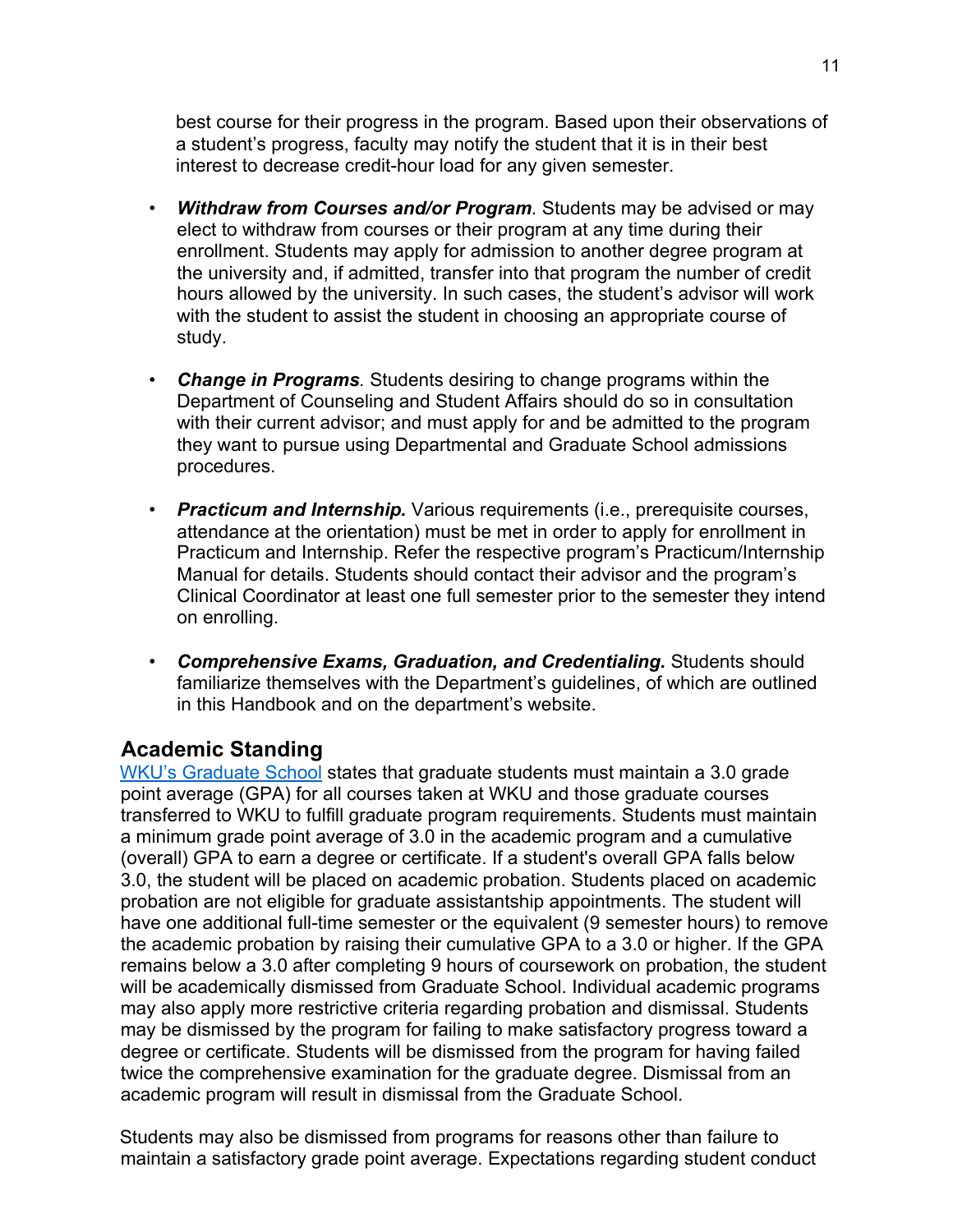are described in the Western Kentucky University Student Handbook and apply to students in all programs. Additional program-specific policies regarding student conduct and dismissal from a program for non-academic reasons may also apply. Students should contact their advisors for more information regarding expectations for appropriate student conduct.

Candidates for graduate degrees and certificates are required to maintain a B average (3.0 GPA) in all course work. Further, a grade of C or lower may not be used in meeting requirements for any of the designated Practice Preparation Sequence courses or in Practicum or Internship. Graduate students who fail to maintain a 3.0 GPA in their graduate courses are automatically placed on academic probation by the Graduate School; and are not eligible for graduate assistantships. Once on academic probation, students have the equivalent of one full time semester (9 hours for graduate students) to obtain a 3.0 GPA. Students who do not achieve a 3.0 GPA at the end of this time are academically dismissed from Graduate School and cannot register for additional classes. Those dismissed may appeal this graduate policy. For additional information and the most recent policies please visit the latest WKU Graduate School Catalog.

Instructors may give students an Incomplete "X." This grade is given only when a relatively small amount of work is not completed because of illness or other reason satisfactory to the instructor. A grade of "X" received by a graduate student, with the exception of thesis courses or similar projects, will automatically become an "F" unless removed within twelve (12) weeks of the next full term (summer term excluded).

## **Academic and Professional Performance**

Students enrolled in the Department of Counseling and Student Affairs are informally and formally observe and reviewed by faculty within courses (i.e., across face-to-face, virtual and asynchronous settings), as well as outside of the classroom setting (i.e., extracurricular activities; hallway interactions) for potential fit for the discipline being sought. That is, academic performance alone is no guarantee of success or retention in the program. Counseling students are reviewed during the fall and spring semesters by full and part-time faculty on the following criteria according to a 4-point scale:

- 1/Needs Remediation: does not meet expectations
- 2/Needs Support: meets expectations minimally or inconsistently
- 3/Meets Criteria: meets expectations consistently
- 4/Exceeds Expectations

JUMP students are expected to receive ratings of at least 3 across all criteria. Students receive a letter indicating the summarizing the faculty's review. Some information was adapted from TAMU's Distance Learning's *Orientation: Expectations for Graduate Study,* Virginia Tech Graduate School's *Building Graduate Community: Expectations for Graduate Study*, and Adapted from William and Mary (2010) Criteria for Professional Performance Evaluation.)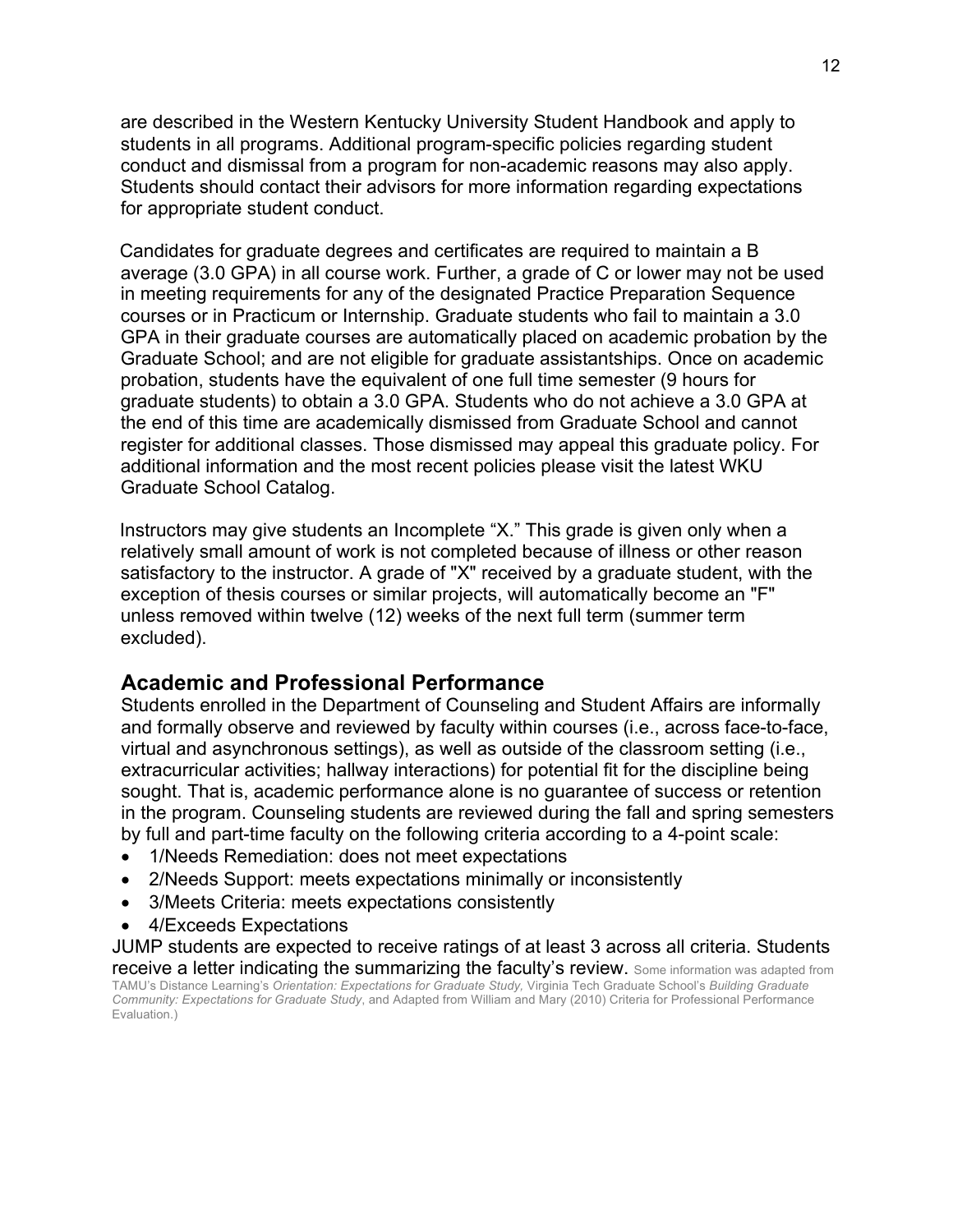- 1. Respects divergent points of view
	- o Engages openly and respectfully in conversations in which divergent perspectives are being addressed
- 2. Awareness of diversity and non-discrimination
	- o Demonstrates competence in knowledge, attitudes, skills related to diversity through observable behavior and interactions with others
	- o Engages in opportunities to build multicultural competencies
- 3. Academic performance
	- o Cumulative grade meets WKU Graduate School standards
	- o Assignments are turned in on time
	- o The includes meeting graduate writing standards. The Department of Counseling and Student Affairs requires students to follow the Publication Manual of the American Psychological Association (APA). Student should study the manual for guidance on paper format, tables and figures, in-text citations, references, mechanics of style, grammar, and use of bias-free language. Students should consult with WKU's Writing Center for further assistance and support.
	- o Is proactive about academic performance
- 4. Appropriate in-class behavior including course attendance and participation
	- o Demonstrates ability to listen to others with patience
		- o Able to articulate content and able to offer analysis of content
		- o Tone of voice, verbal and nonverbal sharing are adequate, appropriate and respectful
	- o Timely attendance is required during all scheduled class meetings. When attending class virtually, students must use the video option during the entirety of the class while demonstrating that they are free of distractions (i.e., multitasking, attending to other business). Exceptions will be determined in consultation with the department head. Consequences for unexcused absences include receiving an "F" or "Incomplete" in the course; and will be determined in consultation with department head.
	- o Students are responsible for understanding each course's policy related to late of missing assignments. including the consequences for not following it.
- 5. Collaboration, contribution to positive environment
	- o Students should be able to demonstrate that they are prepared for each class meeting (i.e., completed all required reading). They can expect to invest about 3-4 hours outside of class each week for each unit or credit of coursework they are enrolled in. During this time, they can spend time studying the required reading and researching additional sources to help improve their knowledge and skill base.
	- o Participates
	- o Works well with other students
- 6. Reflective practice
	- o Engages in thoughtful practice (i.e., about course and clinical work)
	- o Reveals insights related personal successes and areas for opportunity
	- o Open to self-examination
- 7. Accepts personal responsibility
	- o Engages personal responsibility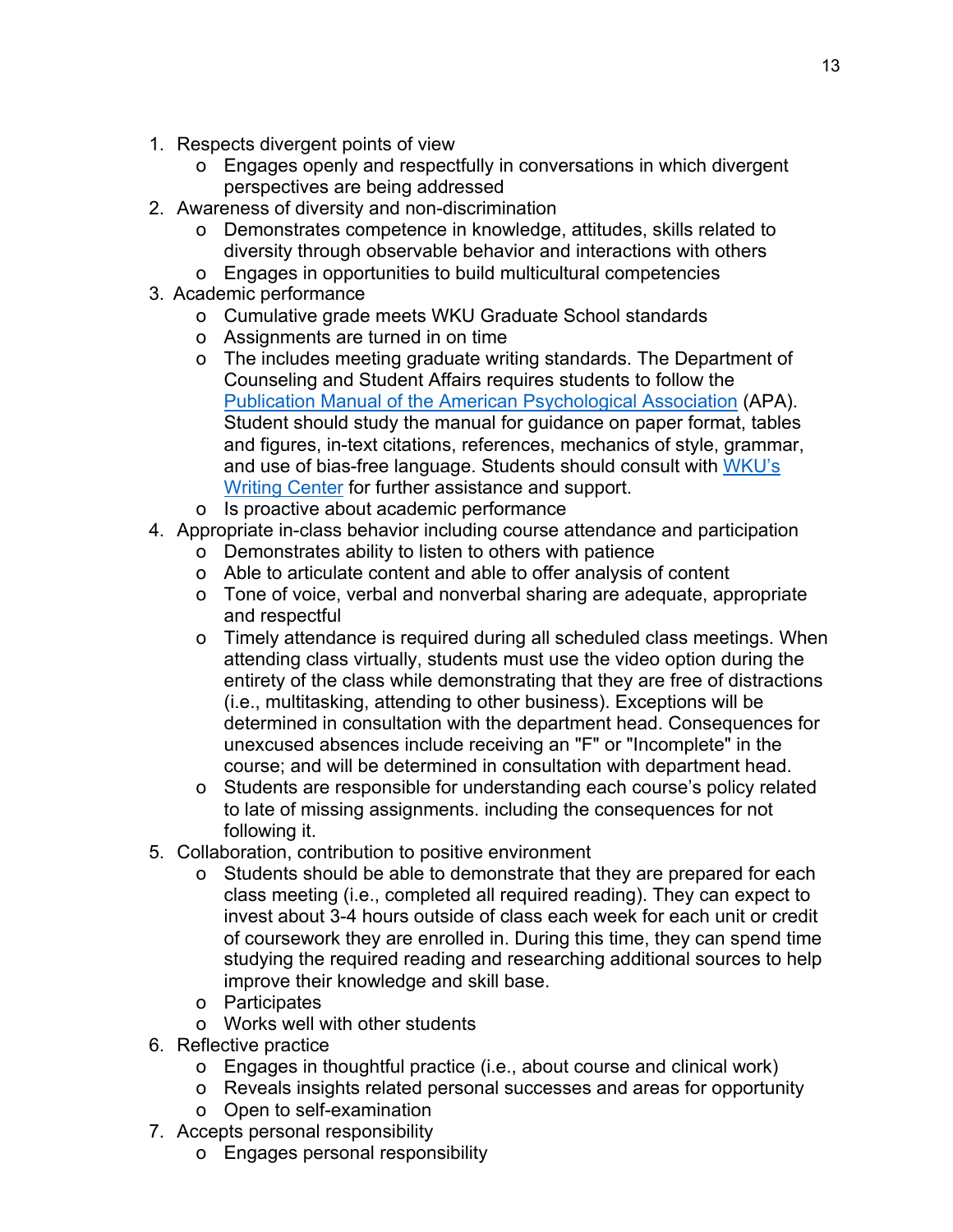- o Accepts personal mistakes; avoids blaming others
- 8. Personal & professional growth
	- o Seeks development opportunities outside of the classroom
	- o Seeks consultation with faculty regarding growth and improvement
- 9. Receives, gives, and integrates feedback
	- o Invites and welcomes feedback from others
	- o Demonstrates having incorporated such feedback
	- o Able to verbalize the importance of external feedback
	- o Demonstrates eagerness for feedback
- 10.Ethical and legal boundaries (per respective profession)
	- o Students are expected to adhere to their respective profession's ethical codes and standards of practice
	- o Security of Media. Some courses (technique and methods courses, practicum and internship) may require recorded (audio, video) of a student's application of course content with a volunteer. Students are responsible for (a) ensuring that the individual being recorded has been provided informed consent about the purpose of the recording, its use, who it will be shared with, and when it will be destroyed; (b) formatting the recording to the instructor's or supervisor's preference; (c) keeping the recording secure from any other source by means of password protection, lock boxes; and (d) are destroyed through appropriate means.

## **Department Support, Remediation and Dismissal Process**

When faculty members have identified a student as having concerning and/or problematic behaviors (i.e., academic performance, social interactions with peers or professors, supervision) the department will implement a support, remediation and dismissal process. Such behaviors may have been already noted in the student's Professional Performance Review. The support, remediation and dismissal process consist of three levels.

#### *Level One*

The student will meet with the Department Head, his or her advisor and/or faculty who have observed the student as needing support. During this meeting, concerns will be discussed and the student will have the opportunity to share how s/he may need support. The student will be presented with a Level One Support Plan which will include expectations, as well as prescribed steps that will help the student address the identified concerns. Support Plans may include any of, although not limited to, the following:

Additional clinical work, such as an additional practicum or internship Personal mental health counseling Additional academic course work Additional supervision Additional practice of and assessment in certain skills

The student will implement the Plan, with departmental support as needed. A copy of the plan will be placed in the student's file.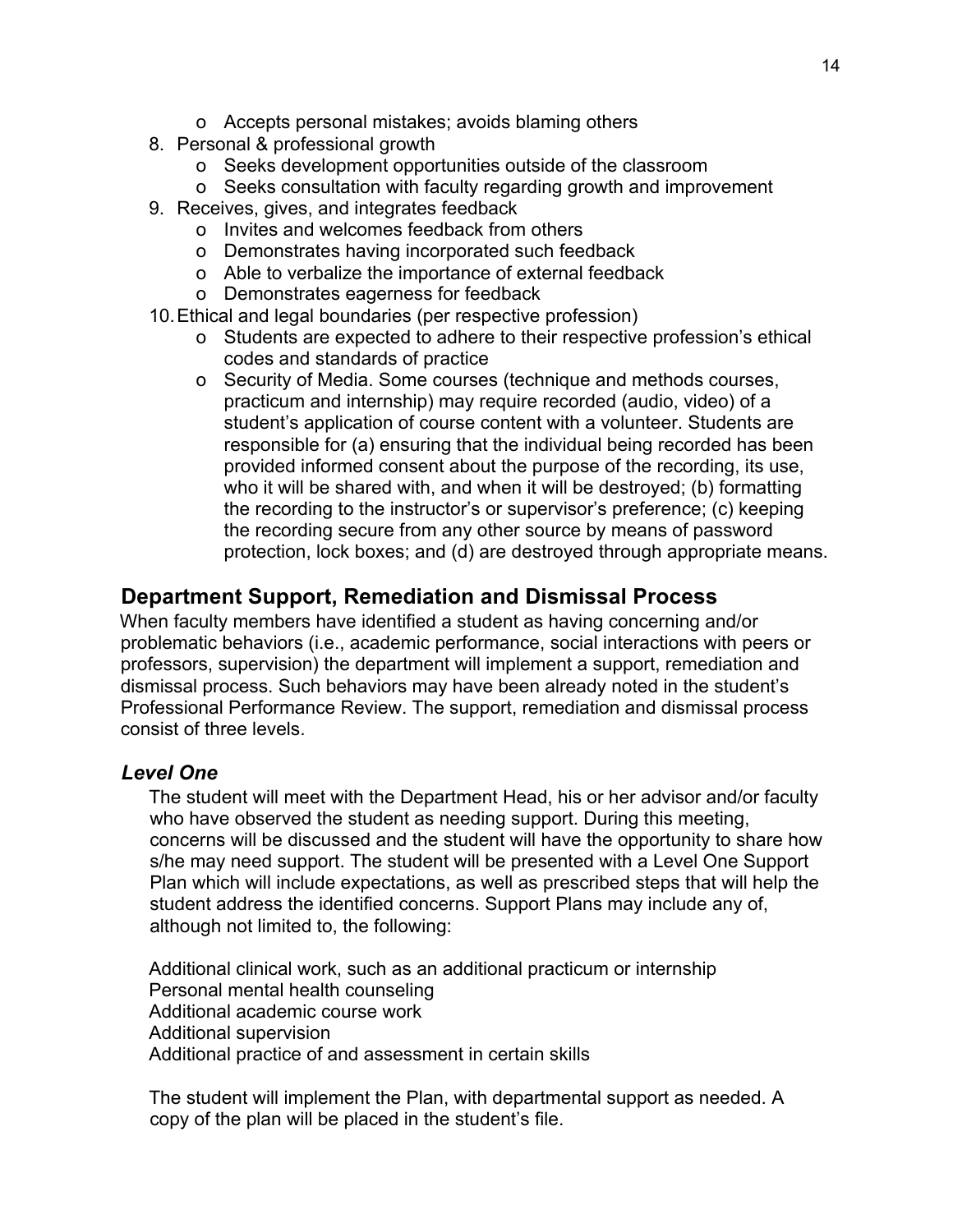#### *Level Two*

When the identified concerns are substantial, or when the student does not meet the expectations and steps outlined in the Level One Plan, the student will meet with the Department Head and faculty to discuss the identified concerns and necessity of remediation. The student will be notified that failure to meet the expectations outlined in this Level Two can result in dismissal from the program. Remediation plans may include any of the steps noted in Level One, such as but not limited to:

- Additional clinical work, such as an additional practicum or internship
- Personal mental health counseling
- Oral examination
- Additional academic course work
- Additional supervision
- Additional practice of and assessment in certain skills

A copy of the plan will be placed in the student's file.

#### *Level Three*

Level Three is dismissal from the student's program and the Department. Level Three is implemented when student progress toward remediation goals is minimal or when concerned faculty and the Department Head believe achieving remediation goals is unlikely. A student may be dismissed (without having been placed on Level One or Level Two) due to certain behaviors that are deemed as unacceptable by Departmental faculty. That is, these behaviors can result in the student's immediate dismissal without any remediation rights. Appeals of dismissal from the program and Department can be submitted to the Dean's Office in the College of Education and Behavioral Sciences. School Counseling students' dismissals are also reviewed by the college's Professional Education Council.

## **Practicum and Internship**

Students enrolled in the Counseling and Student Affairs graduate degree programs, as well as the College and Career Readiness graduate certificate program are required to complete a practicum and/or internship/s. Enrollment in these courses (CNS 503, 590, 591, 595, 596) must be approved by the program's Clinical Coordinator. Students should prepare for practicum and/or internship at least a semester prior to enrollment by studying their program's respective Practicum and Internship Manual and resources posted on the CSA website; contacting the program's respective Clinical Coordinator; and working towards the completion of all prerequisites. Students are responsible for securing their own practicum or internship placement by following the guidelines outlined in the respective program manual. While students may have met the academic requirements to enroll in Practicum, approval is also based upon the faculty's observations of the student's readiness. Attendance at all practicum and internship class meetings is required**.**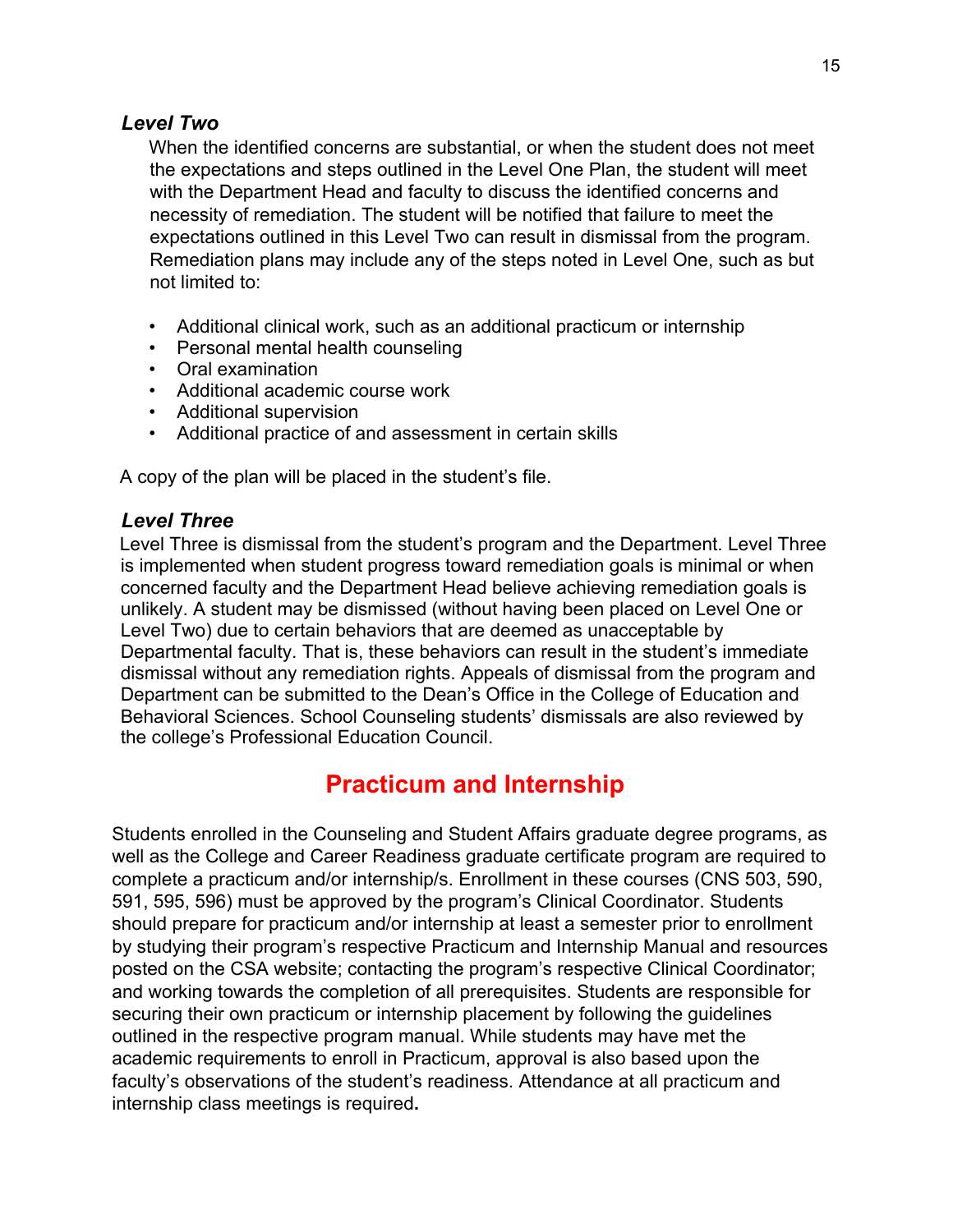## **Prerequisite Requirements for Counseling Students (CMHC and MCFC)**

All counseling students must have completed the Practice Preparation Sequence of courses with a grade of B or better in order to be eligible for placement in Practicum: CNS 554 Group Counseling; CNS 555 Social and Cultural Diversity; CNS 558 Counseling Theories; CNS 559 Techniques of Counseling; CNS 560 Professional Studies in Clinical, Family and School Counseling. Students are eligible to enroll in CNS 596(1) Internship if they earned at least a B in Practicum (CNS 591); to enroll in CNS 596(2), a B or better must be earned in CNS 596(1). Counseling students must also attend the Practicum and Internship Orientation that is held in the spring prior to the fall of enrollment. Students should see the website for details and make arrangements to attend.

## **Comprehensive Exams, Graduation, and Credentialing**

Western Kentucky Graduate School policy stipulates that all students enrolled in master's-level programs in the University must successfully complete a culminating experience of their master's-level studies. In the Department of Counseling and Student Affairs, the culminating experience is the Comprehensive Exam of which measures students' mastery of knowledge in their respective sought-after profession including but not limited to social and cultural diversity, theory of practice and process, methods and techniques, research and program evaluation, ethics and legal issues. A passing score on the comprehensive examination is required to graduate.

Students are eligible to take the Comprehensive Exam after fulfilling the following requirements: application for graduation upon earning 18 graduate hours; completion of any required research foundations and/or specified research course(s) (i.e., CNS 598) on the program of study; be currently enrolled in the last semester of the degree program or have completed all content course work associated with the program; be in good standing academically; and completion of any additional requirements as specified by the department(s) directing the program. Students typically take their comprehensive exam during the semester they will graduate.

If order to request accommodations for either exam: (a) a formal accommodation must have been filed with the WKU Student Accessibility Resource Center (SARC); (b) a signed letter requesting such must be on university letter head from SARC indicating what specific accommodations are being sought; and (c) the letter must be included with this application in one PDF document. This PDF document must be submitted with the comprehensive examination application.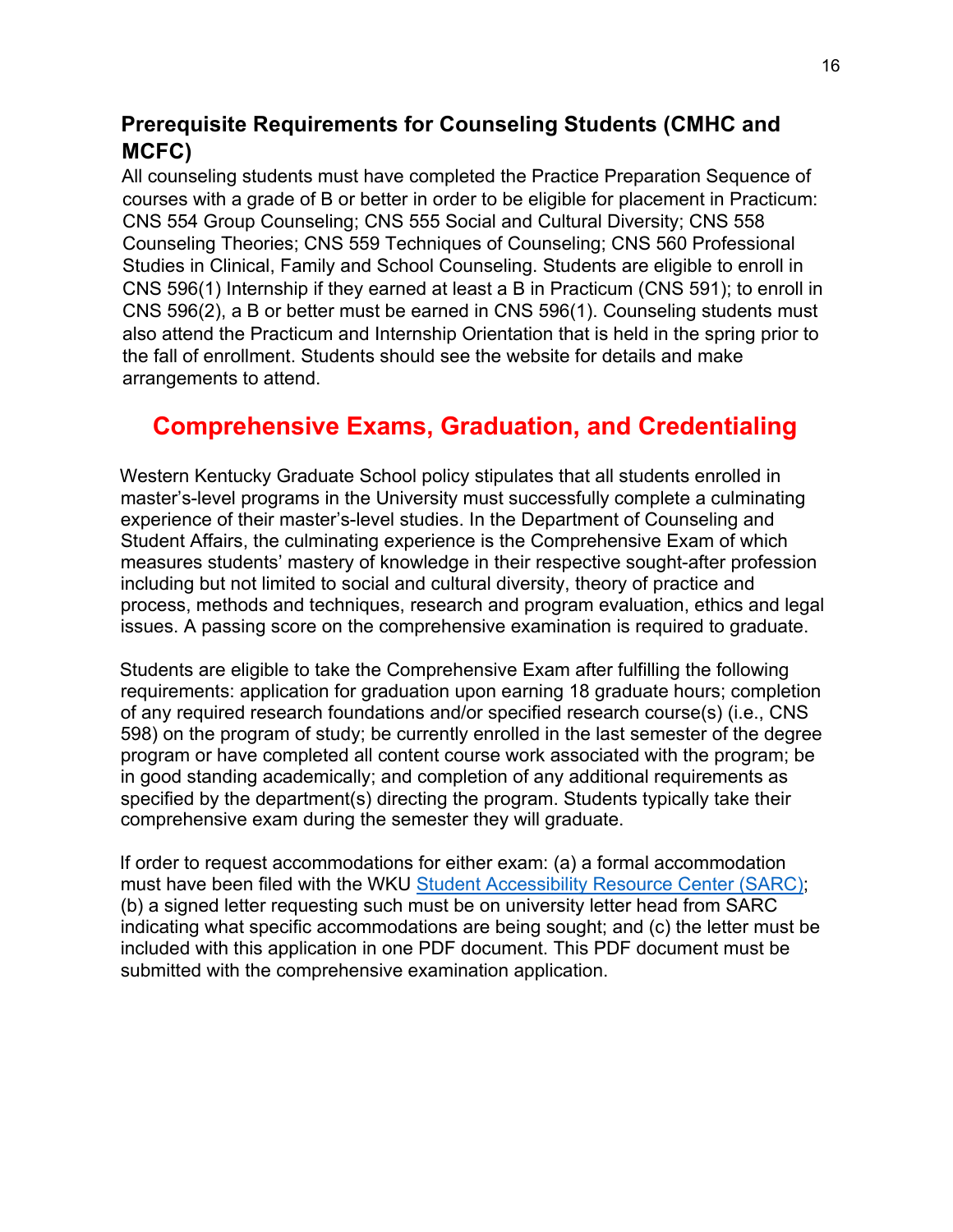## **Comprehensive Exam (CPCE) for the Counseling Programs**

The *Counselor Preparation Comprehensive Exam* (CPCE) serves as the Comprehensive Exam for all Clinical Mental Health Counseling and Marriage, Couple and Family Counseling students. It is a land-based exam offered only at a verified Pearson location. Students can choose the test date, time, and location (nearest Pearson location is Nashville). The exam is similar to the *National Counselor Exam* (NCE) in that it covers the following content areas**:**

- a. Professional Counseling Orientation and Ethical Practice
- b. Social and Cultural Diversity
- c. Human Growth and Development
- d. Career Development
- e. Counseling and Helping Relationships
- f. Group Counseling and Group Work
- g. Assessment and Testing
- h. Research and Program Evaluation

Per the Department of Counseling and Student Affair's policy, students pass the CPCE Comprehensive Exam when their scores fall above or below one standard deviation of the national average for that particular exam offering. In the event of not earning a score within the standard deviation of the national average, students are required to take an essay examination. The essay exam includes 2 questions that are provided at the time/date of the exam. Students have 4 hours total to complete this proctored exam via ZOOM or on campus. Students can use resources of their choice (hard copy and/or electronic) to the exam. If that exam is not passed, students are required to take an oral examination.

## **National Certification Examination (NCE)**

Graduates from a CACREP-accredited counseling program meet the educational requirements to earn the Nationally Certified Counselor (NCC) credential after passing the multiple-choice National Counselor Exam (NCE). This certification through the National Board of Certified Counselor (NBCC) indicates to the public and employers that the counselors have met the national standards set by the counseling profession. The National Counselor Exam (NCE) is also required to obtain full LPCC licensure in KY. See https://lpc.ky.gov/. During their last semester in the program, students may take the exam versus waiting until after graduation. The benefits of taking the exam while still enrolled include a reduced exam fee, as well as having recently prepared for the CPCE, a similar exam. The NCE is offered mid-to-late in the last semester of enrollment. Students apply for the exam through the CPCE & NCE Application located on the CSA Website.

In order to take the CPCE (and if desired, the NCE), students must complete the CPCE and NCE Application which is available on the Department website. Deadlines are as follows: If graduating in the spring (May), the application is due no later September 1 of the previous year. If graduating in the fall (December), the application is due no later than April 1 of that year. The exam must be taken by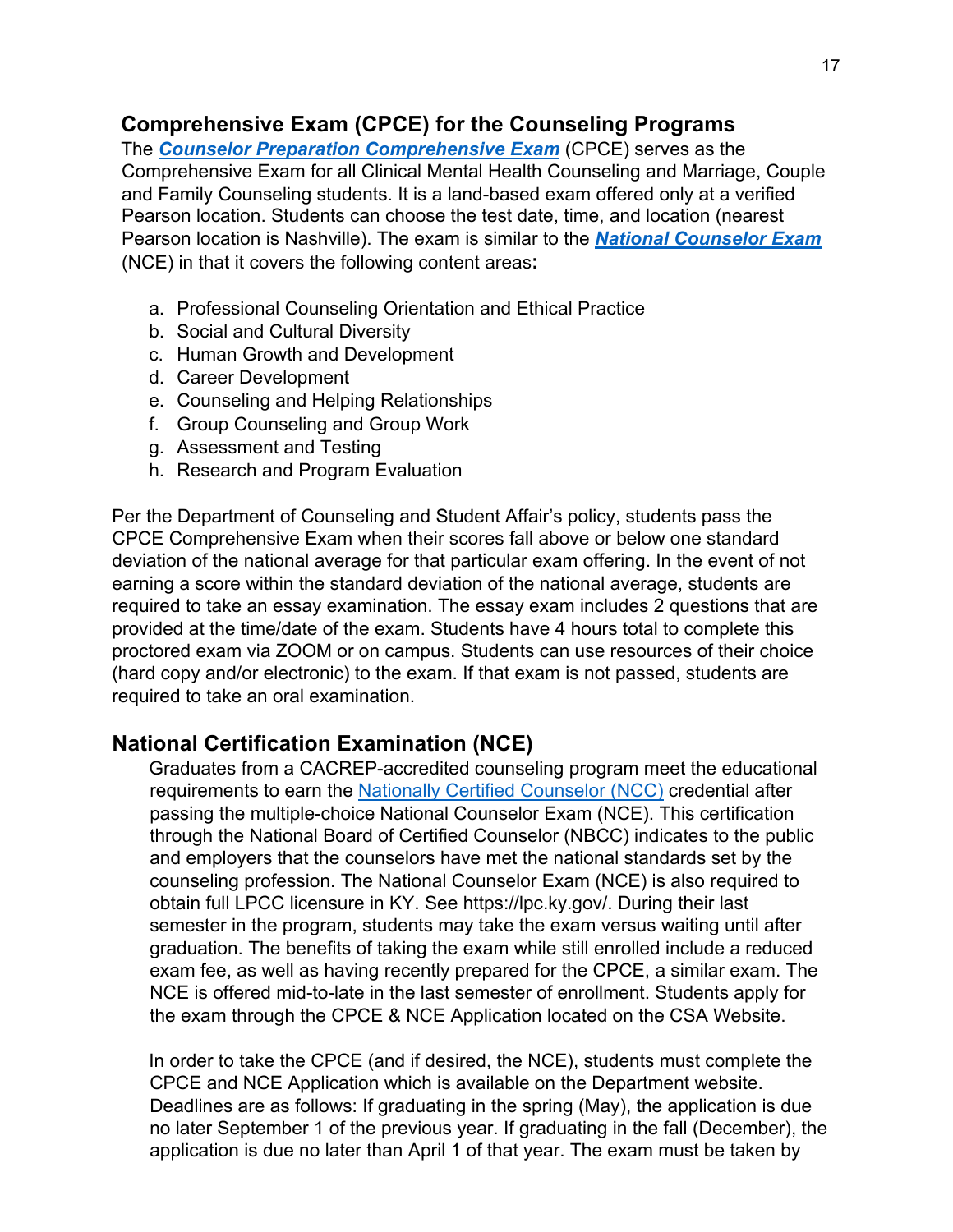March 31st to graduate in May of that year; and by October 31st to graduate in December of that year. Exceptions are not provided.

## **Comprehensive Exam for the Student Affairs Program**

The Comprehensive Exam for the Student Affairs program includes a multiple-choice examination and a two-question essay examination. The multiple-choice examination has been developed by the Student Affairs faculty in the department. Results of the comprehensive exams will be released when all incomplete grades (i.e., IP, X) have been resolved.

In order to take the Comprehensive Exam, students must complete an application which is available on the Department website. Deadlines are as follows: If graduating in the spring (May), the application is due no later March 1. If graduating in the fall (December), the application is due no later than October. The Comprehensive Exam will be scheduled on a Saturday typically in April and November. Students should visit the CSA website and contact the Student Affairs Program Coordinator well in advance for details.

## **Graduation**

Students are responsible for reviewing WKU Graduate School's Degree and Certificate Completion Checklist at least a full academic year prior to anticipated graduation as the application for graduation is due the semester. All degree and certificate requirements must be completed by the student by the last day of the term. The Graduate School begins auditing degrees and certificates for completion the week following the final day of the term. The degree audit confirms that the student has: completed all coursework (earning a "C" or higher/no incomplete grades) in their program within the time limit; earned a minimum cumulative and program GPA of 3.0; passed the comprehensive exam; and applied for graduation. Degree audits are completed within four to six weeks after the term concludes. Upon recommendation of the audit, the University Registrar confers the degree and/or certificate in May, August, or December. Students may check their transcript for completion on TopNet (Student Services/Student Records/Unofficial Academic Transcript). Degrees and certificates will be mailed within 3-6 weeks after the conclusion of the term. The Graduate School does not confirm degree or certificate completion prior to award; however, enrollment verification may be requested.

Students are responsible for preparing and applying for graduation the semester prio to completing the program. To begin the application process for graduation, students should visit WKU Registrar.

## **WKU'S OFFICE OF STUDENT CONDUCT**

The Department of Counseling and Student Affairs adheres to the policies and guidelines outlined by WKU's Office of Student Conduct and in the WKU Student Handbook. Students should become familiar with these resources including Student Rights and Responsibilities, due process, Student Code of Conduct, Title IX, and Kentucky State Law.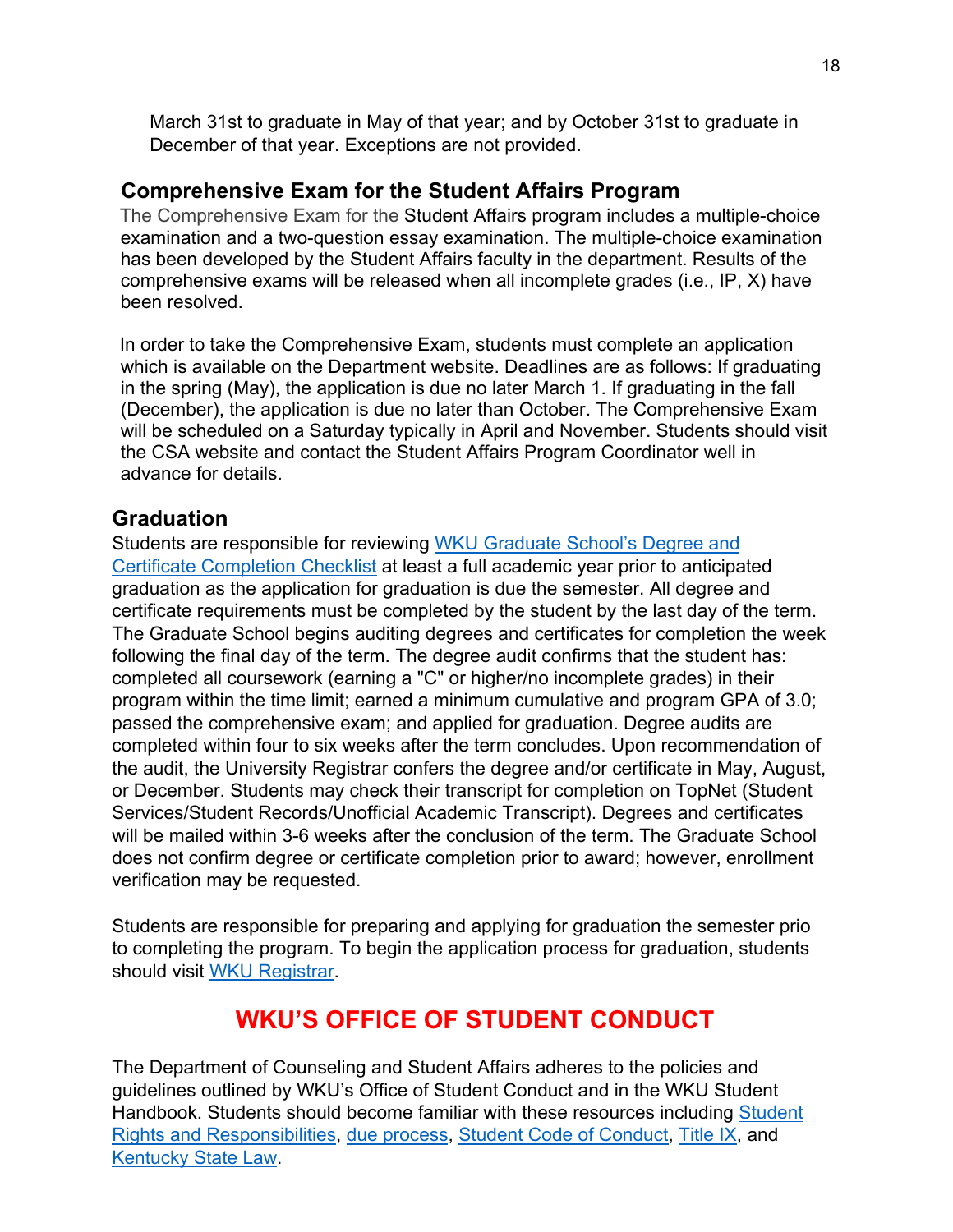## **Academic Integrity**

Students are held to the expectations related to Student Conduct noted in the latest WKU Student Handbook and in the WKU's Graduate Catalog. Academic integrity is an essential component of an academic community. Every student is responsible for fostering and maintaining a culture of academic honesty by committing to the academic values of honesty, integrity, responsibility, trust, respect for self and others, fairness, and justice. In addition, students are expected to abide by the code of ethics for their profession and the student code of conduct for the university.

The University expects students to operate with the highest standard of integrity in all facets of the collegiate experience. Broadly defined, academic misconduct is any unethical self-serving action in the performance of an academic activity, deliberate or unintentional, that affords a student an unfair, unearned, or undeserved advantage. (Excerpt from the WKU Student Handbook, 2016). The maintenance of academic integrity is of fundamental importance to the University. Thus, it should be clearly understood that acts of plagiarism or any other form of cheating will not be tolerated and that anyone committing such acts will be held accountable for violation of the student code of conduct. Students who commit any act of academic dishonesty may receive from the instructor a failing grade in that portion of the course work in which the act is detected or a failing grade in a course without possibility of withdrawal. The faculty member may also present the case to the Office of Student Conduct.

**Dishonesty.** Such as cheating, plagiarism, misrepresenting of oneself or an organization, knowingly furnishing false information to the University, or omitting relevant or necessary information to gain a benefit, to injure, or to defraud is prohibited.

*Cheating.* No student shall receive or give assistance not authorized by the instructor in taking an examination or in the preparation of an essay, laboratory report, problem assignment or other project which is submitted for purposes of grade determination.

*Plagiarism*. To represent written work taken from another source as one's own is plagiarism. Plagiarism is a serious act. The academic work of a student must be his/her own. One must give any author credit for source material borrowed from him/her. To lift content directly from a source without giving credit is a flagrant act. To present a borrowed passage without reference to the source after having changed a few words is also plagiarism. Students who have plagiarized an assignment or otherwise cheated in their academic work or examination may expect an "F" for the assignment in question or "F" for the course, at the instructor's discretion.

*Other Types of Academic Dishonesty*. Other types of academic offenses, such as the theft or sale of tests or forging signatures may be reported to the Office of Judicial Affairs for disciplinary sanction.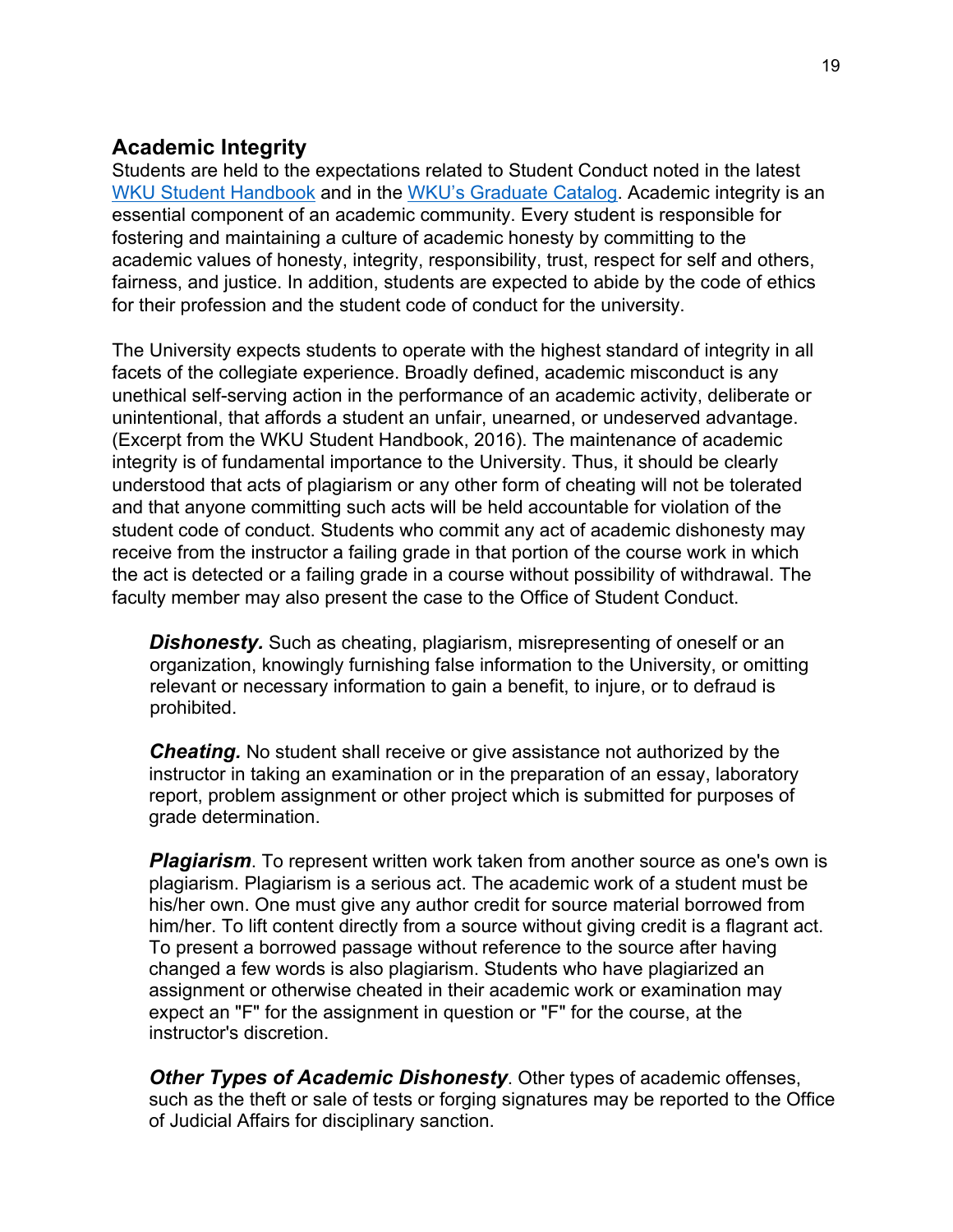It is the position of The Office of Student Conduct that among the violations of misconduct considered to be of an especially serious nature are those that represent a threat to the safety and health of members of the University Community. These include but are not limited to harassment, physical violence or threat of violence, nonconsensual sexual contact, rape or any form of sexual violence. Students are expected to understand WKU's Student Conduct policies including Investigative Procedures, Complaint Process, Complainant Rights, Respondent Rights, Appeal Procedures.

**Student Grievance Procedure** Western Kentucky University (WKU) is committed to equal opportunity in its educational programs and employment. The University is an Equal Employment Opportunity/Affirmative Action employer, and does not discriminate on the basis of race, color, ethnic origin, national origin, creed, religion, political belief, sex, sexual orientation, gender identity/expression, marital status, age, uniform service, veteran status, or physical or mental disability. On request, WKU will provide reasonable accommodations, including auxiliary aids and services, necessary to afford an individual with a disability an equal opportunity to participate in all services, programs, activities, and employment. The University has published policies and procedures for investigating and/or addressing discrimination or harassment in its educational programs and/or employment. Students who believe they have experienced discrimination or harassment in such programs, activities, or employment, can consult any of these sources: WKU Policies, WKU Student Handbook, and the Graduate School.

## **Student Concerns and Resolutions**

When students have concerns or complaints regarding an academic issue or grade, they should follow the WKU's Student Academic and Grade Complaint Procedures. The procedure generally follows the steps below:

- 1. Student brings the concern or complaint to the faculty member involved.
- 2. If the student and faculty member are unable to resolve the concern, the student contacts the Department Head
- 3. If the student is unable to reach a satisfactory resolution at the departmental level, the concern is brought to the college level (i.e., Deans Office).
- 4. Should the student want to appeal the decision made at the college level, a formal written notice of appeal can be submitted.

Students who pursue a formal complaint are responsible for ensuring they are informed and have knowledge of University policies in official University publications.

# **EXPECTATIONS OF GRADUATE STUDENTS**

The Department of Counseling and Student Affairs faculty are privileged to work with the students who are accepted in our programs. Along with Academic and Professional Performance expectations, faculty expect students to assume a dedication to personal, professional and interpersonal development, accountability and responsibility for their success in the program.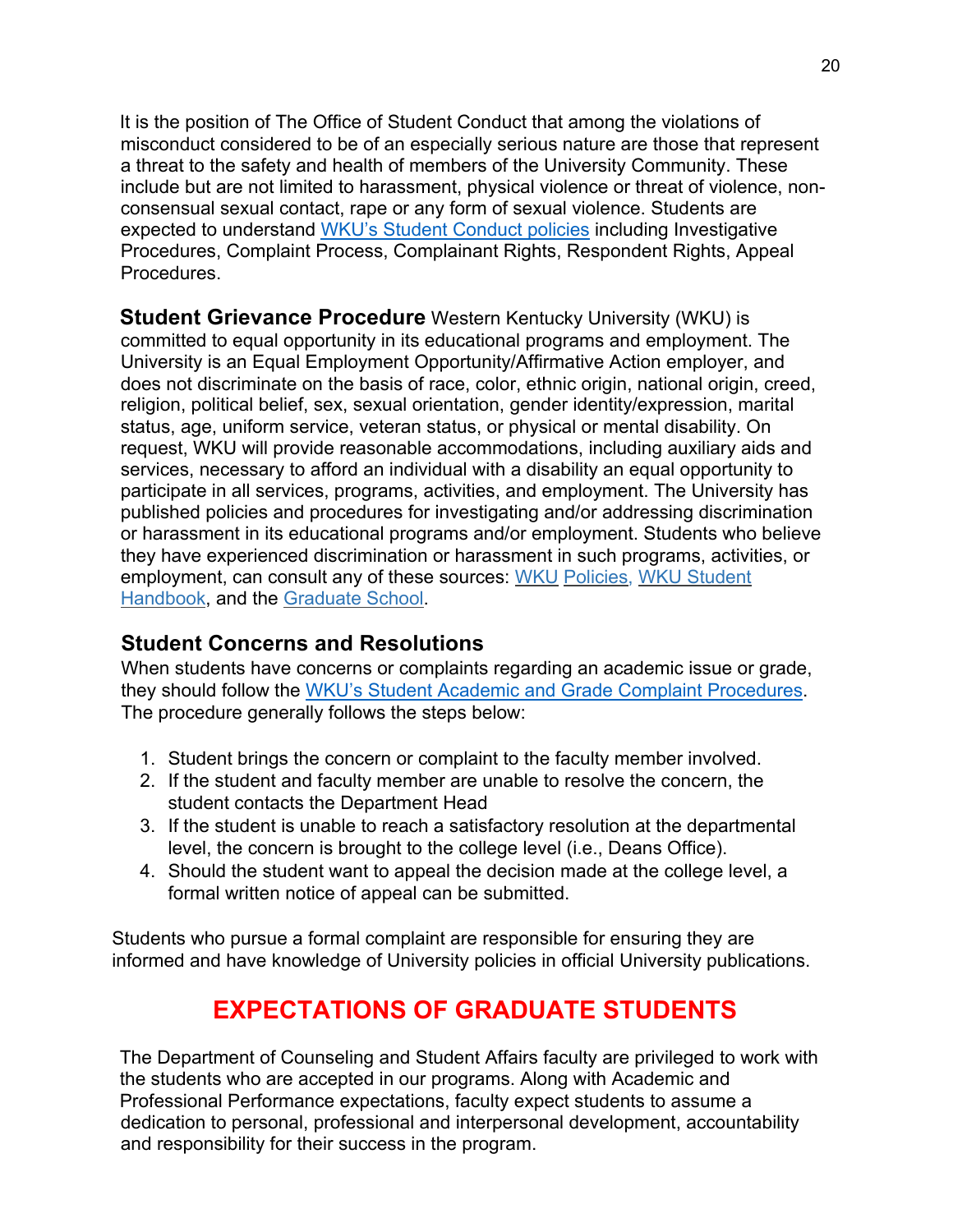## **Introspection, Self-Awareness and Cultural Sensitivity**

The emphasis on personal and interpersonal development is a vital aspect of the Department's programs. Understanding one's own perspectives, interpretations, beliefs, experiences, and emotions is a crucial step towards understanding and relating to others, as well as enhancing one's professional counseling and helping skills. Faculty will actively engage students in activities that promote the development of their self-awareness and commitment to creating atmospheres of safety among their peers, in the classroom and with those whom they serve. These activities may involve taking necessary emotional risks in class discussions, including providing and accepting honest and direct feedback from peers and sharing personal biases and related areas of growth. For example, students will have opportunities to explore their own family of origin issues and identify biases and assumptions. Introspection and personal development are considered an essential part of becoming a counselor and student affairs professional.

Engaging in self-reflective activities may be experienced as challenging, uncomfortable and even distressing. Often faculty will students to continue processing those activities by seeking personal counseling. Reflection often reveals that the pursued profession is not a suitable match for them. In such cases, faculty will help students, as needed, to explore more appropriate career choices and assist students with exiting the program in a committed and caring manner.

## **Self-Care and Support**

Faculty in the Department of Counseling and Student Affairs are committed to their own life balance as well as encouraging that among students. In conjunction with feedback from previous students, they recommend the following:

- Keeping a calendar to stay on track and to best anticipate deadlines (in all areas of life)
- Considering how and eliminating distractions that are impeding one's own wellness and success in courses and programs. Sometimes distractions include engaging in anxiety provoking conversations among peers (i.e., trying to clarify a course assignment versus going directly to the instructor; complaining about an instructor versus voicing such directly to that instructor) and being pulled into triangles with other students and faculty. If students are struggling with or have questions about anything related to enrollment and matriculating through the program (advising, comprehensive exams, coursework, graduation), they are responsible for seeking direction first and foremost from the faculty member or advisor.
- Maintaining a non-judgmental stance towards self (and peers) particularly when feeling unmotivated, tired and overwhelmed.

Faculty are available as advisors and mentors; support can also be found through WKU. Students are encouraged to:

- Seek out faculty to gain clarification and direction about assignments.
- Seek out and maintain a relationship with advisors throughout their program of study so as to successfully complete and meet deadlines associated with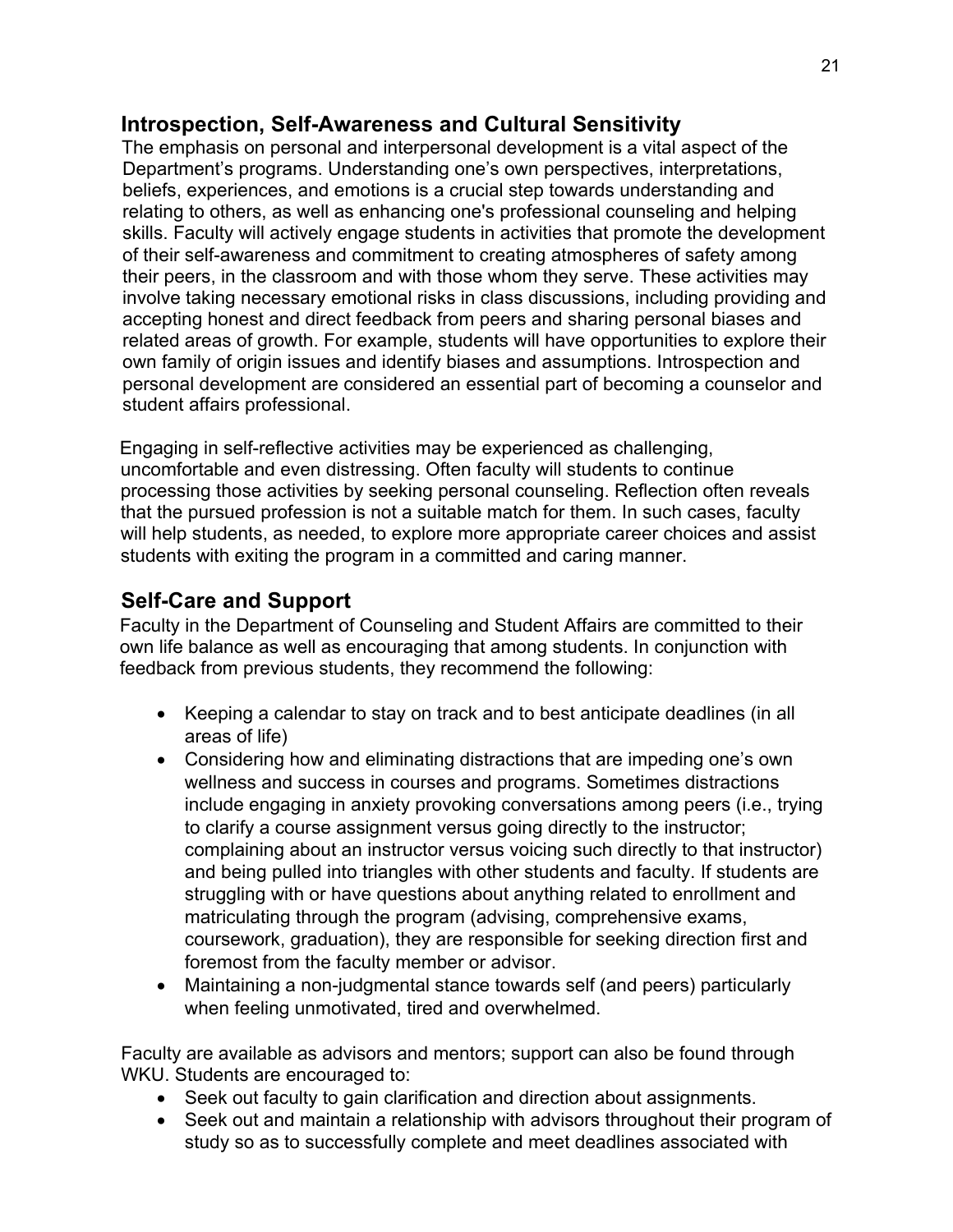practicum and internship placement, comprehensive exams, graduation and beyond.

- Engage with faculty, mentors, peers for support related to life balance, taking necessary "breaks" and developing creative self-care practices.
- Students often see reference letters for credentialing, employment and doctoral school from professors. Professors are more likely to provide references and support if they are familiar with students beyond the classroom setting. Thus, students are advised to seek and engage in relationships with faculty throughout their academic tenure.

## **Professional Counseling**

Faculty may encourage or required students to engage in professional counseling. This may be in response to the student's need for additional support; or due to the faculty's responsibility to assure that graduates from the department can demonstrate certain requisite competencies: a sufficient knowledge base, essential helping skills for working with a diverse population, the ability to function effectively in interpersonal relationships, and a value system rooted in an appreciation for personal growth and goals of the counseling and student affairs profession. In addition, students are expected to behave in an ethical, conscientious and professional manner. Students shall be knowledgeable of the general standards and professional ethics set forth by their respective professional organization(s).

## **Stay Engaged in Department Communication**

Immediately after admission into the Department, students should use and regularly check their WKU email addresses as they are responsible for the contents of all email communications (including those sent through the respective student mailing lists.)

## **Involvement in WKU Registered Student Organizations (ROIs)**

The Department houses the two WKU Registered Student Organizations including the Counseling Graduate Association (COGA) and the Student Affairs Graduate Association (SAGA). The purpose of these ROIs is to promote individual wellness and professional development of current and past students as well as alumni of WKU's counseling and student affairs programs. Through membership in these organizations, students and graduates have opportunities to engage in service, professional development, develop leadership skills and create life-long relationships among peers. The department's ROIs sponsor professional networking opportunities, social activities, academic enrichment and community support related activities. Members of ROIs also engage in departmental recruitment and informational activities for future members of the respective professions. Students should contact the department's faculty advisor and/or CSA website for additional details.

## **Complete Online Course Evaluations**

Students have the opportunity to provide feedback about their courses and instructors through confidential Online Course Evaluations (SITE). While this anonymous feedback can provide helpful information, such feedback may be more conducive to programmatic and academic improvement if shared in a respectful manner directly with the instructor. Faculty receive the course SITE report shortly after final grades are due.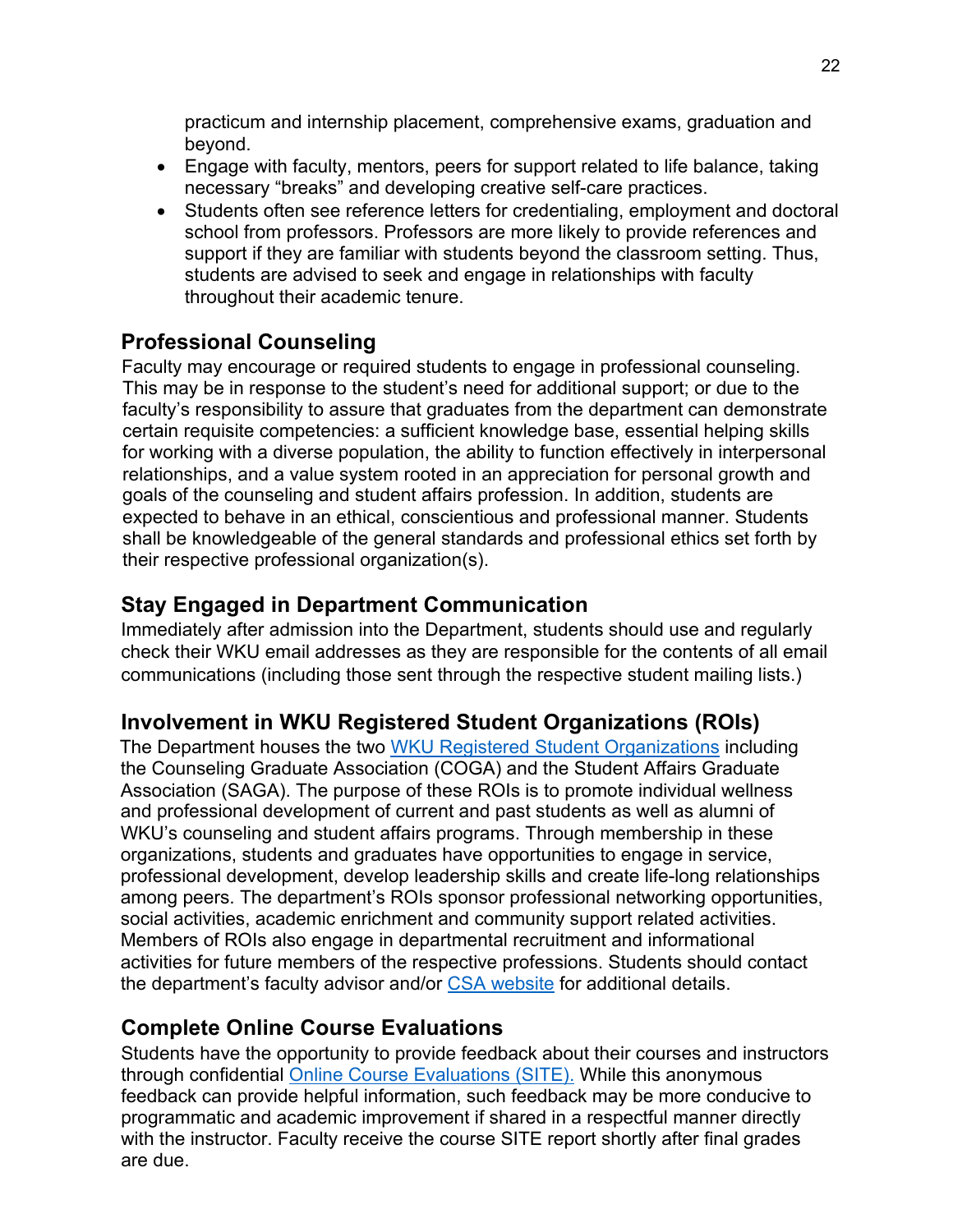## **PROFESSIONAL DEVELOPMENT**

Students enrolled in the Department of Counseling and Student Affairs are encouraged to engage in their respective professional communities; including attending events and activities that strengthen their professional, personal and interpersonal development. For example, the Department of Counseling and Student Affairs, as well as other offices on campus sponsor free professional development workshops to students and the public. Membership in state, regional and national professional organizations also provide students with extensive opportunities to learn more about their field, to create and engage in relationships with professionals across the country, and to develop leadership skills. Examples of professional organizations that faculty, students and graduate have been active in are listed below.

#### **Counseling-Related Associations**

*American Counseling Association (ACA)* The American Counseling Association is an organization of counselors, students, faculty and related members interested in, or working in, the counseling profession. There are also 18 chartered divisions that provide leadership, resources and information unique to specialized areas and/or principles of counseling.

*Kentucky Counseling Association (KCA)* is the state branch of the American Counseling Association and is an organization of counseling professionals who work in educational, health care, residential, private practice, community agency, government, business and industry settings.

*American Mental Health Counselors Association (AMHCA)* This association works to enhance mental health counseling through licensing, advocacy, education and professional development.

*Association for Play Therapy (APT)* The Association for Play Therapy (APT) is a national professional society established in 1982 to foster contact among mental health professionals interested in exploring and, when developmentally appropriate, applying the therapeutic power of play to communicate with and treat clients, particularly children.

*American School Counselors Association (ASCA)* The American School Counselor Association (ASCA) supports school counselors' efforts to help students focus on academic, career and social/emotional development so they achieve success in school and are prepared to lead fulfilling lives as responsible members of society. ASCA provides professional development, publications and other resources, research and advocacy to school counselors around the globe.

*Kentucky School Counselor Association (KSCA)* is a non-profit organization that represents Kentucky school counselors. We are made up of an elected board, appointed positions, and community liaisons. We support school counselors through professional development, resources, and advocacy at the state and national level. We empower school counselors to lead systemic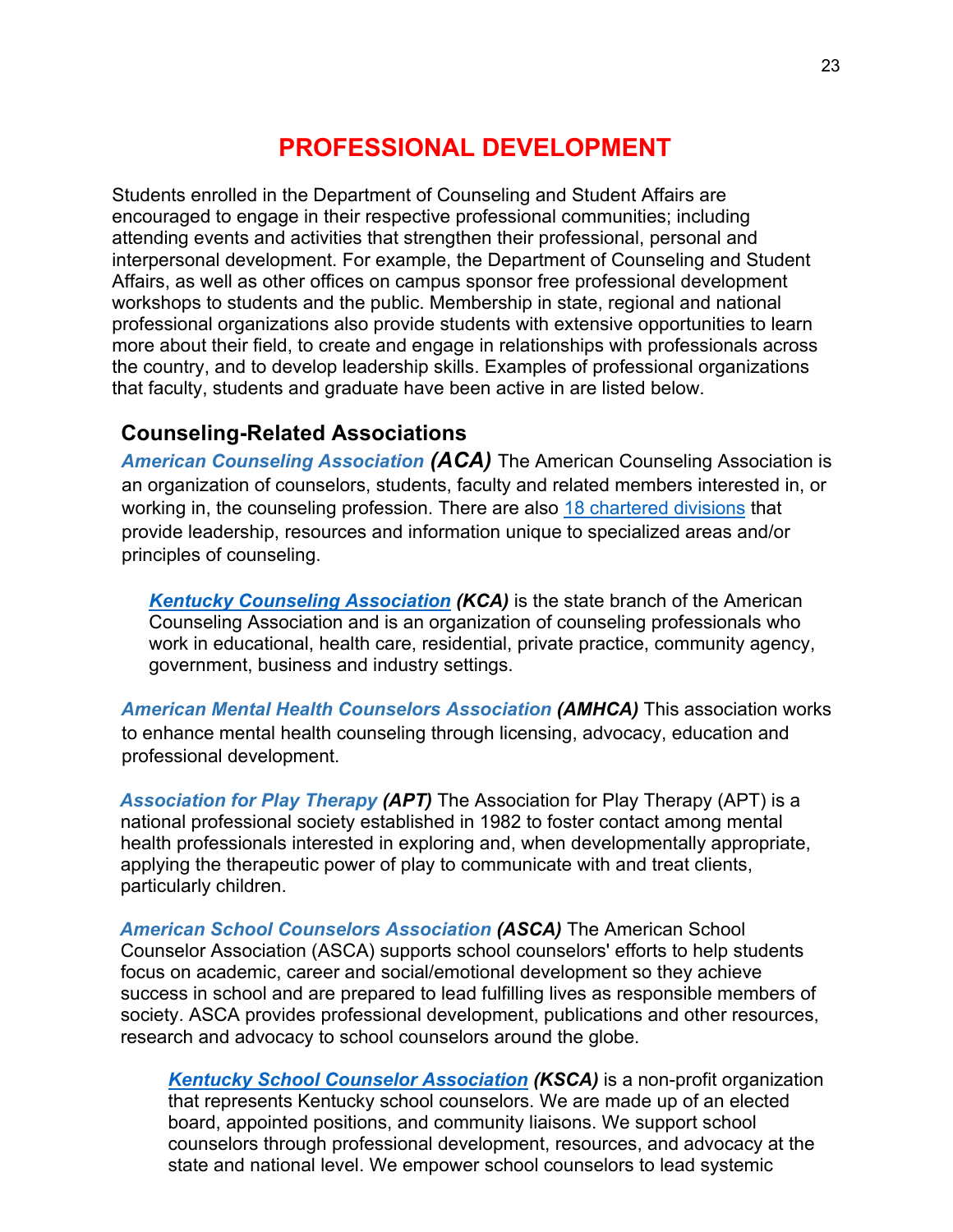change by delivering to all students an ASCA National Model Program, aligned with state standards for academic, personal/social, and career development.

*EMDR International Association (EMDRIA)* A membership organization of mental health professionals dedicated to the highest standards of excellence and integrity in EMDR.

*North American Society of Adlerian Psychology (NASAP)* The North American Society of Adlerian Psychology's mission is to foster and promote the research, knowledge, training, and application of Adlerian Psychology, maintaining its principles and encouraging its growth. Founded in 1952, NASAP thrives today as a society for a broad spectrum of professionals in the fields of education, psychology, psychiatry, counseling, social work, pastoral care, business, and family education.

*Kentucky Tennessee Society of Adlerian Psychology* **(KTSAP)** is affiliate of the NASAP and was co-founded by Dr. Jill Sauerheber and is housed within the Department of Counseling and Student Affairs.

**Somatic Experiencing International** The leading authority on the SE™ method and is a major provider of training and educational programs. SE is a body-oriented therapeutic model that helps heal trauma and other stress disorders. Developed by Peter Levine, Ph.D., it is the result of the multidisciplinary study of stress physiology, psychology, ethology, biology, neuroscience, indigenous healing practices, and medical biophysics, with more than 45 years of successful clinical application.

#### **Student Affairs Associations**

*American Association of Community Colleges (AACC)* The American Association of Community Colleges (AACC) is the primary advocacy organization for the nation's community colleges. The association represents more than 1,000 2-year, associate degree-granting institutions and nearly 12 million students.

*American Association for Higher Education and Accreditation (AAHEA)* AAHEA is the individual membership organization that promotes research, collaboration, scholarship, best practices, evidence-based research to move together into the era of increasingly digitized education. A leader in the transition from old norms to new standards for a new age. The association equips individuals and institutions committed to such changes with the knowledge they need to bring those changes about.

*American College Personnel Association (ACPA)* College Student Educators International is a values-centered leadership association that has worked to boldly transform higher education since 1924. Student affairs and higher education professionals, faculty, and students trust ACPA to deliver high-quality educational programs, provide access to modern research and scholarship, and promote leadership at all levels through a racial justice and decolonization lens.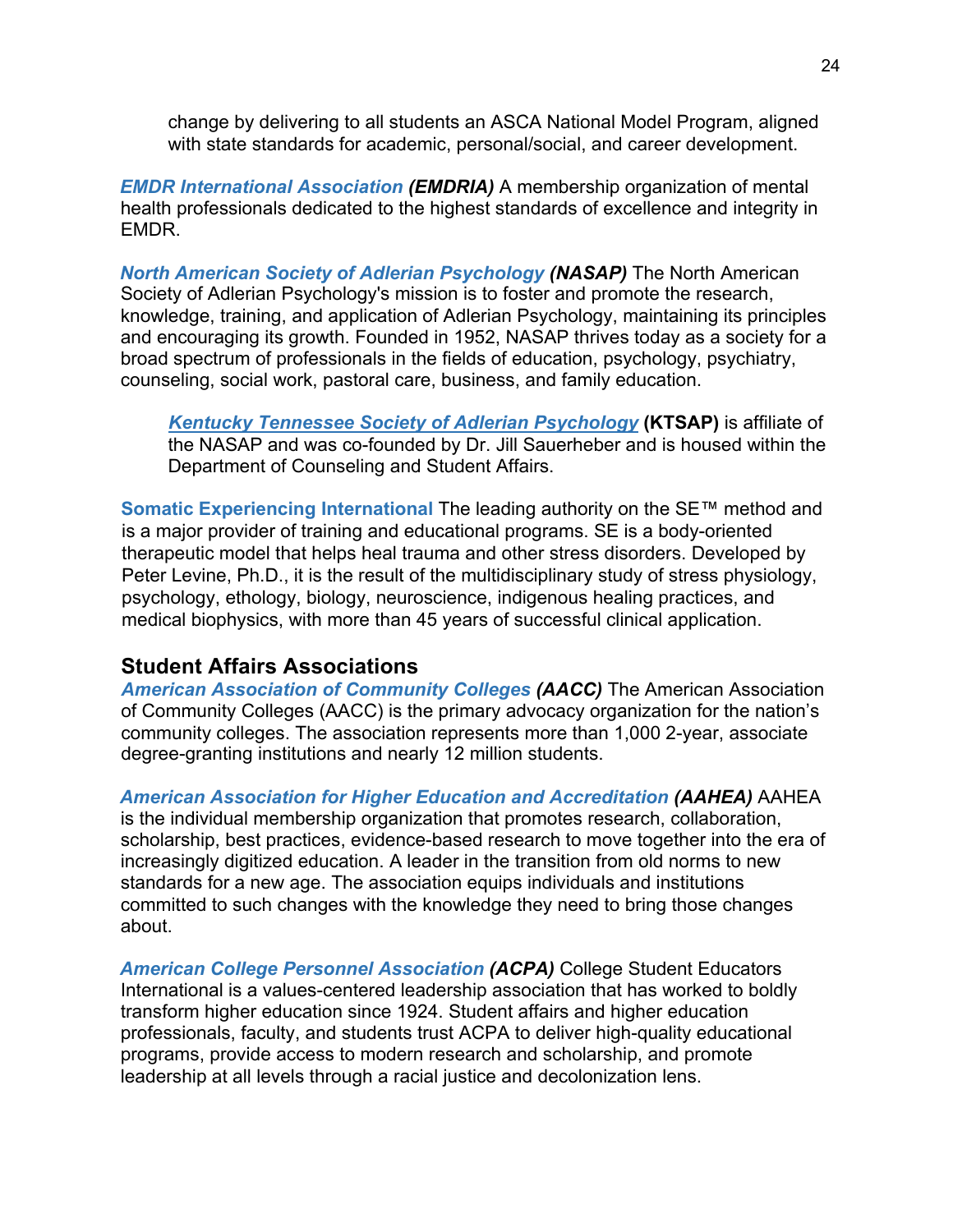*College Student Personnel Association of Kentucky (CPAK)* CPAK is a state division of the American College Personnel Association (ACPA). CPAK concerns itself with the professionals in the varied areas of student affairs, student services, campus life, academic support, and higher education administration throughout the state of Kentucky.

*Association of College Administration Professionals (ACAP)* The Association of College Administration Professionals was started in 1995 to provide services to all college and university administrators, regardless of their positions. Ours is an association composed of members from virtually every area of administration; presidents, vice presidents of academics, business and student services, plus many directors of the various departments.

*Association of College and University Housing Officials International (ACUHOI)* The leading organization of choice for campus housing and residence life professionals and home to more than 17,000 professionals representing 3.2 million on-campus students from around the globe.

*College and University Professional Association for Human Resources (CUPAHR)* CUPA-HR is higher ed HR serving higher education by providing the knowledge, resources, advocacy and connections to achieve organizational and workforce excellence.

*National Association of Student Personnel Administrators (NASPA)* NASPA I the leading voice for student affairs administration, policy, and practice, and affirms the commitment of the student affairs profession to educating the whole student and integrating student life and learning. NASPA members are committed to serving college students by embracing the core values of diversity, learning, integrity, collaboration, access, service, fellowship, and the spirit of inquiry. NASPA promotes quality and high expectations; advocates for students; encourages diversity; and excels in research and publication.

*Southern Association for College Student Affairs (SACSA)* The Southern Association for College Student Affairs (SACSA) is an independent, regional, and generalist association designed for the professional development of practitioners, educators, and students engaged in the student affairs profession. It is committed to being the preeminent generalist organization for practitioners, educators, and students engaged in the student affairs profession.

## **COUNSELING LICENSURE AND CREDENTIALING**

Licensure and professional certification are hallmarks of demonstrating completion of minimal professional standards required of the counseling profession. Graduates of the Department's counseling programs are eligible for the National Certified Counselor credential, as well as licensure in Kentucky. (They should work with the Clinical Coordinator if planning on becoming licensed in another state.)